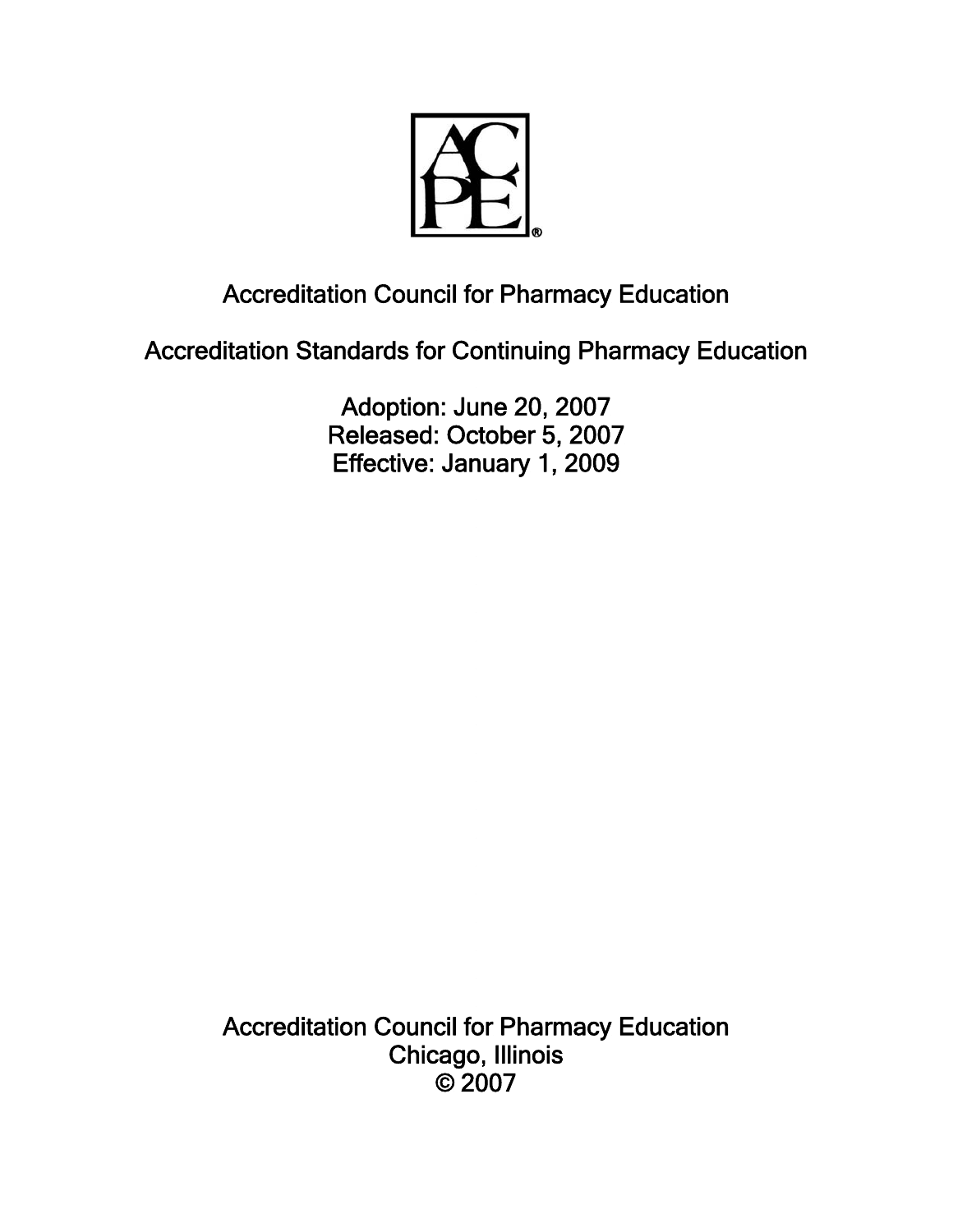

## **Contents**

Preamble

Accreditation Council for Pharmacy Education Overview Revision of Continuing Pharmacy Education (CPE) Standards: Background and Differences

#### Standards for Continuing Pharmacy Education

Section I: Content of Continuing Pharmacy Education Activities Standard 1: Goal and Mission of the CPE Program Standard 2: Educational Needs Assessment Standard 3: Continuing Pharmacy Education Activities Standard 4: CPE Activity Objectives Standard 5: Standards for Commercial Support

Section 2: Delivery of CPE Activities

 Standard 6: Faculty Standard 7: Teaching and Learning Methods Standard 8: Educational Materials

#### Section 3: Assessment

 Standard 9: Assessment of Learning Standard 10: Assessment Feedback

## Section 4: Evaluation

 Standard 11: Evaluation of CPE Activities Standard 12: Achievement and Impact of CPE Mission and Goals

#### Appendices

Appendix I: Accreditation Council for Pharmacy Education Definition of Continuing Education for the Profession of Pharmacy

Appendix II: Standards for Commercial Support adapted from Accreditation Council for Continuing Medical Education, 2004

## **Glossary**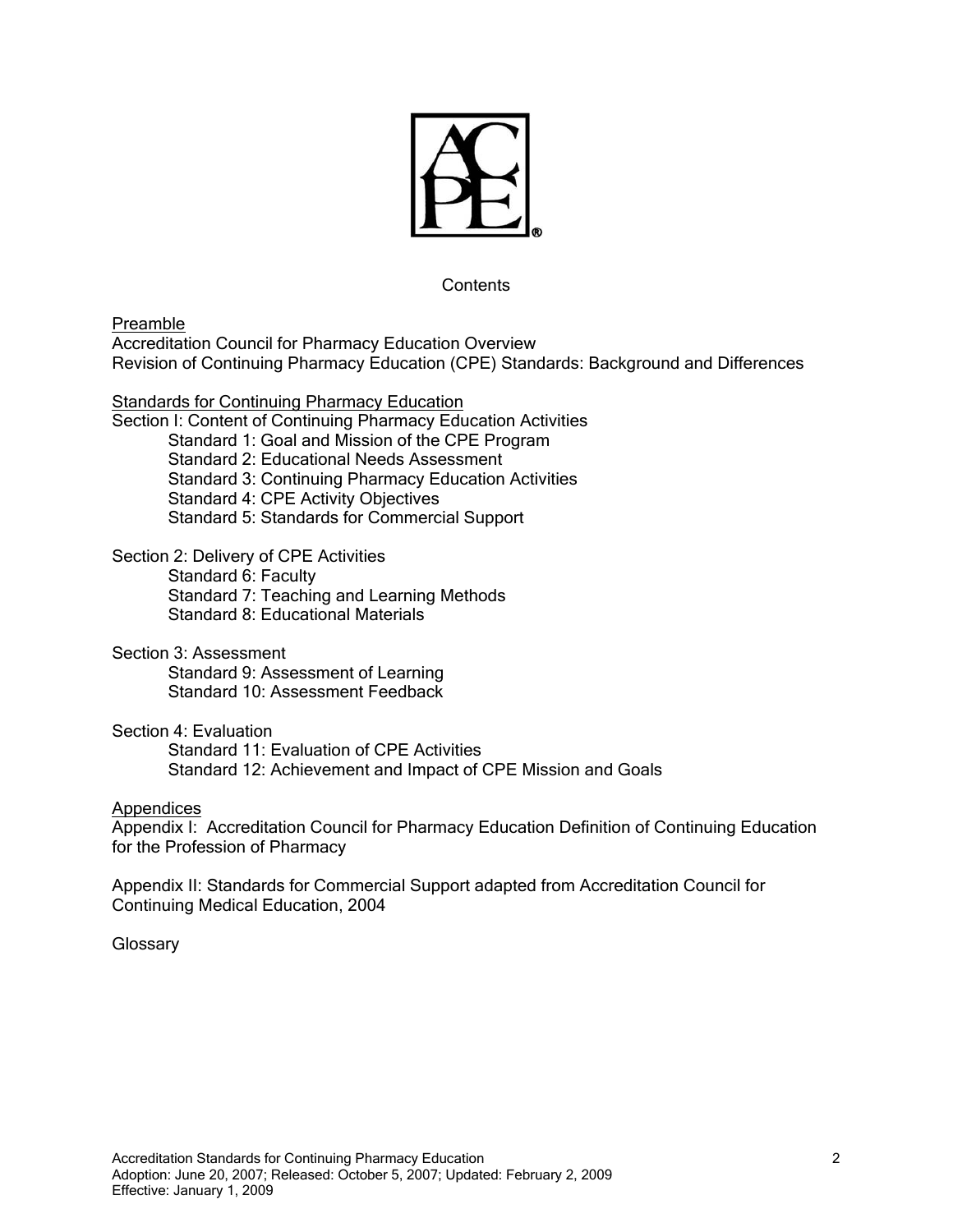# Accreditation Council for Pharmacy Education (ACPE) Overview

The Accreditation Council for Pharmacy Education is the national agency for the accreditation of professional degree programs in pharmacy and providers of continuing pharmacy education. ACPE was established in 1932 for the accreditation of professional degree programs in pharmacy. In 1975 its scope was broadened to include accreditation of providers of continuing pharmacy education (www.acpe-accredit.org).

# THE MISSION OF ACPE IS TO ASSURE AND ADVANCE QUALITY IN PHARMACY EDUCATION.

ACPE is an autonomous and independent agency whose Board of Directors is appointed by the American Association of Colleges of Pharmacy (AACP), the American Pharmacists Association (APhA), the National Association of Boards of Pharmacy (NABP), and the American Council on Education. Since the inception of its accreditation agency recognition program in 1952, ACPE has been recognized by the U.S. Department of Education, and in April 2004, received recognition by the Council for Higher Education Accreditation.

State boards of pharmacy require that licensure applicants from the United States be graduates of an accredited pharmacy degree program to be eligible to sit for the North American Pharmacist Licensure ExaminationTM (NAPLEX®). In addition, all state boards of pharmacy require pharmacists to participate in accredited or otherwise approved continuing education activities for relicensure. A growing number of state boards of pharmacy require pharmacy technicians to participate in continuing education for re-registration or relicensure. These Standards were created in order to meet those requirements.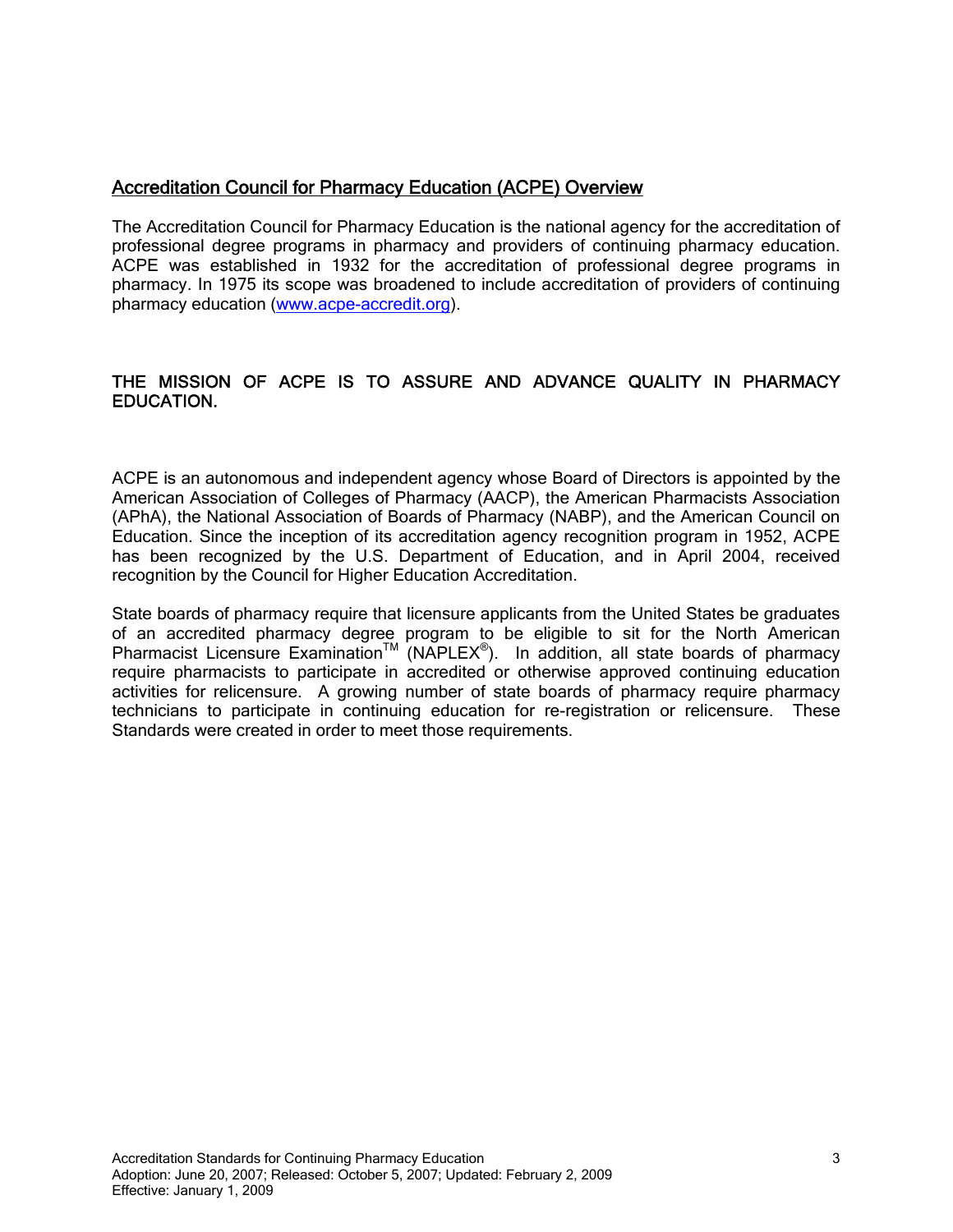## Revision of Standards: Background

All accrediting bodies, including ACPE, periodically review and revise their standards for currency and appropriateness. The factors that prompted ACPE to conduct a reassessment of existing CPE requirements for provider accreditation include:

- Experience gained by ACPE in its accreditation reviews since the adoption of the ACPE Criteria for Quality and Interpretive Guidelines in 1977.
- Feedback from ACPE stakeholders regarding quality improvement of the ACPE Criteria for Quality and Interpretive Guidelines.
- Revision of the Accreditation Standards and Guidelines for the Professional Degree Program in Pharmacy Leading to the Doctor of Pharmacy Degree ("Standards 2007"): The standards and guidelines have been refined to ensure the development of students who can contribute to the care of patients and to the profession by practicing with competence and confidence in collaboration with other health care providers. The standards place greater emphasis on desired scientific foundation and practice competencies, the manner in which programs need to assess students' achievement of competencies, and the importance of the development of the student as a professional and lifelong learner. The standards focus on the development of students' professional knowledge, skills, attitudes, and values, as well as sound and reasoned judgment and the highest level of ethical behavior. (www.acpeaccredit.org)
- Revision of AACP's Center for the Advancement of Pharmaceutical Education (CAPE) Educational Outcomes in 2004 was guided by a consultant and an advisory panel of educators and practitioners. These educational outcomes are intended to be the target toward which the evolving pharmacy curriculum should be aimed. (www.aacp.org)
- The 2005 publication of The Joint Commission of Pharmacy Practitioners' Vision of Pharmacy Practice 2015, accepted by the governing boards of 11 pharmacy organizations, including ACPE.
- The Medicare Modernization Act of 2003 that established the need for medication therapy management services provided by pharmacists for high-risk patients (www.cms.hhs.gov).
- Reports from the Institute of Medicine (www.iom.edu) suggesting changes in the current health care system to improve medication safety and patient outcomes, including the five competencies that all health care professionals should attain during their education and training.
- The growing number of pharmacy technicians who require continuing education to renew their certification and/or registration.
- Revision of ACPE's *Definition of Continuing Education for the Profession of* Pharmacy to differentiate CPE for pharmacy technicians as defined by the practice analysis for certified pharmacy technicians.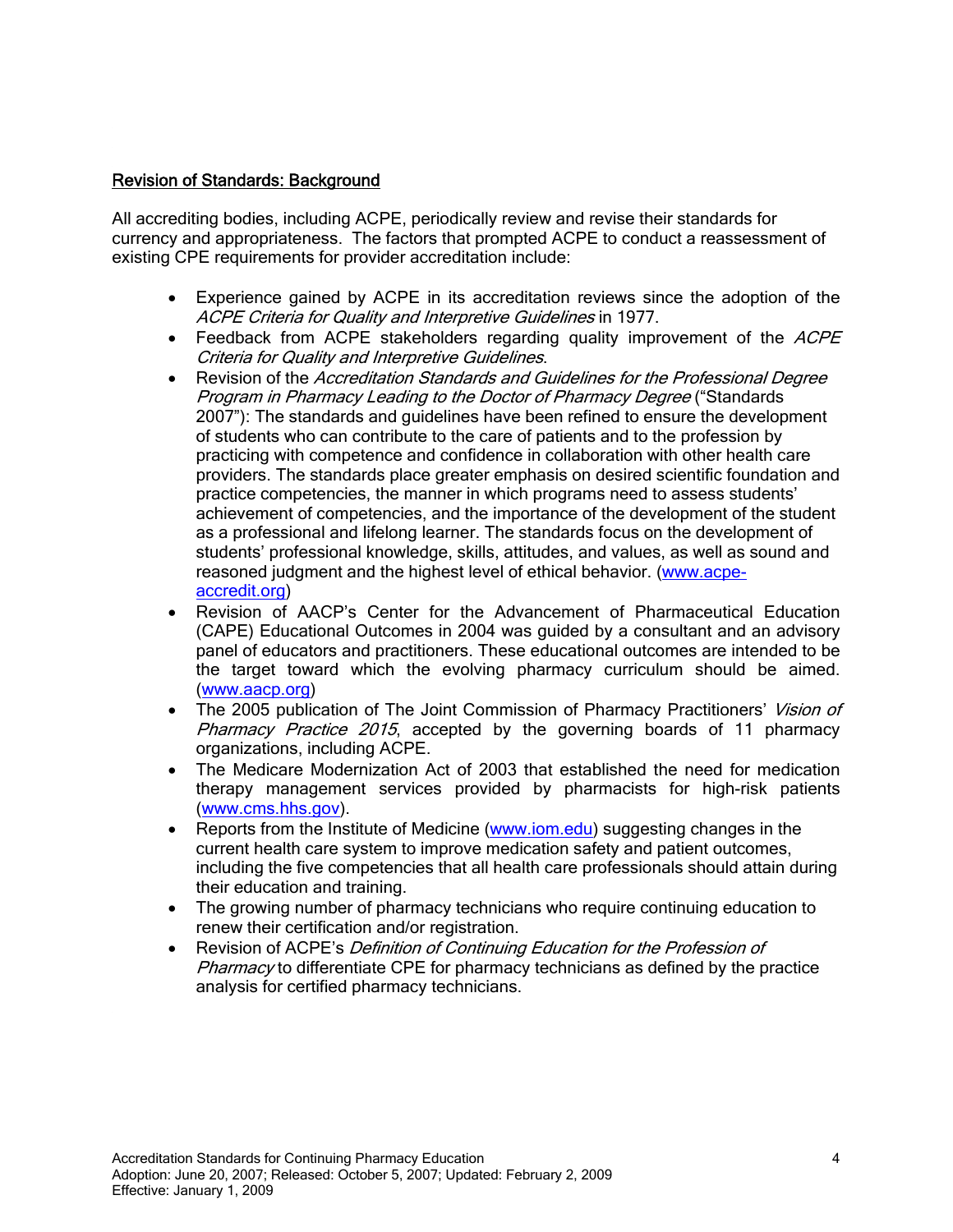## Revision of Standards: Differences

- Title: Changed from ACPE Criteria for Quality and Interpretive Guidelines to ACPE Standards for Continuing Pharmacy Education for clarity and organizational consistency.
- Philosophy and emphasis: The CPE standards were designed to facilitate the continuum of learning as defined in Standards 2007. Standards 2007 emphasizes the foundation needed for development of the student as a lifelong learner and the *Standards for* Continuing Pharmacy Education should provide a structure as students make the transition to practicing pharmacists.
- The Standards emphasize that pharmacists and pharmacy technicians should:
	- o identify their individual educational needs
	- o pursue educational activities that will produce and sustain more effective professional practice in order to improve practice, patient, and population health care outcomes
	- $\circ$  link knowledge, skills, and attitudes learned to their application of knowledge, skills, and attitudes in practice
	- o continue self-directed learning throughout the progression of their careers
- The Standards guide CPE providers to:
	- o advocate for the lifelong learning of pharmacists and technicians
	- o emphasize systematic, self-directed learning
	- $\circ$  educate pharmacists and technicians about available activities in their specific
	- o practice areas
	- o identify and meet the educational needs of pharmacists and technicians
	- o focus on the educational needs of pharmacists and technicians rather than on the
	- o number of participants or activities conducted
	- o assure that faculty take an active role in delivering content so that pharmacists and technicians are actively engaged in their learning
	- $\circ$  include active learning strategies to enhance knowledge retention and application in practice
	- o assess participant learning from a CPE activity
	- o evaluate the impact of CPE activities in pharmacy practice
- Format: The Standards are organized in four sections Content, Delivery, Assessment, and Evaluation - with an introductory paragraph describing the intent and context of each section. The Standard is defined and an explanatory Guidance section follows.
- Terminology: The Standards use the phrase 'pharmacists and technicians' as the recipients for CPE activities. Please note that it is acceptable for some providers to design CPE activities for pharmacists only; to design CPE activities for pharmacy technicians only; and, for some providers to design CPE activities for both pharmacists and pharmacy technicians.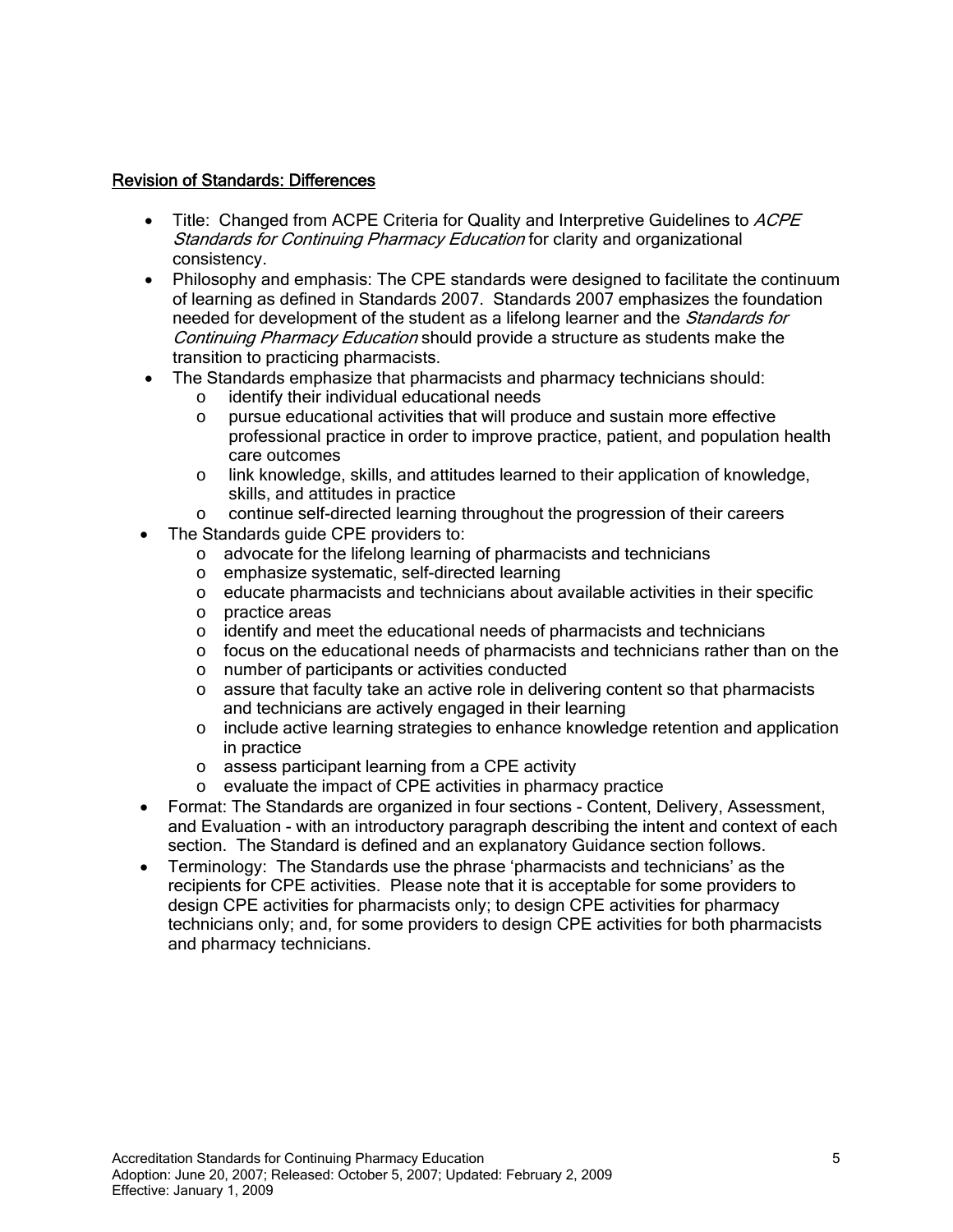# Standards for Continuing Pharmacy Education

# Section I: Content of Continuing Pharmacy Education (CPE) Activities

The purpose of the standards in this section is to ensure that the provider's continuing pharmacy education program has a clearly articulated mission, desired goals and a planning process to achieve the mission and goals. The mission, goals, and activities must be related to the vision and educational needs of the profession of pharmacy to better serve society. As recommended by the Institute of Medicine for all health care professionals, pharmacists and pharmacy technicians must be educated to deliver patient-centered care as members of an interprofessional team, emphasizing evidencebased practice, quality improvement approaches, and informatics.

Standard 1: Goal and Mission of the CPE Program

Standard 2: Educational Needs Assessment

Standard 3: Continuing Pharmacy Education Activities

Standard 4: CPE Activity Objectives

Standard 5: Standards for Commercial Support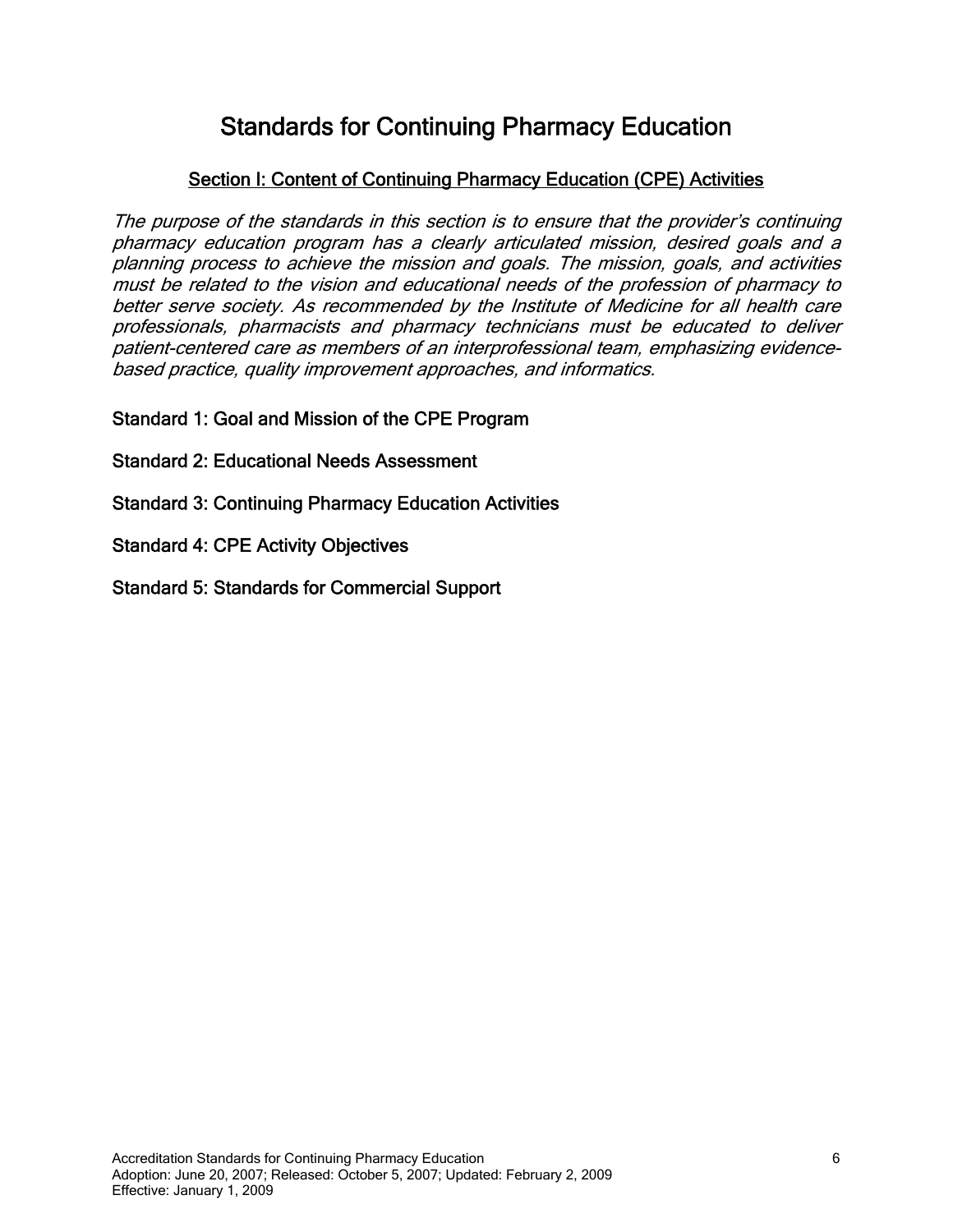# Standard 1: Goal and Mission of the CPE Program

# The provider must develop a CPE goal and mission statement that defines the basis and intended outcomes for the majority of educational activities the provider offers.

# **Guidance**

A CPE goal is a concise written statement of what the provider intends to achieve for pharmacy education. The CPE goal should address how a provider will assist pharmacists and technicians<sup>∗</sup> to maintain and enhance their professional competencies to practice in various settings. These may include, but are not limited to:

- ensuring optimal medication therapy outcomes and patient safety,
- managing practice settings,
- satisfying the educational requirements for pharmacist relicensure, and
- meeting recertification requirements for pharmacy technicians.

A CPE *mission* statement should be consistent with the goals and specifically indicate the provider's short-term intent in conducting CPE activities, including the intended audience and the scope of activities. The mission and goals should be systematically evaluated and periodically updated to assure consistency among the mission, overall goals, and individual activities.

CPE is a structured educational *activity* designed to support the continuing professional development of pharmacists and technicians in order to help them maintain and enhance their competence. Each CPE activity should promote problem-solving and critical thinking and be applicable to the practice of pharmacy as defined by the current *Definition of Continuing Pharmacy Education* (Appendix I). CPE activities should be designed according to the appropriate roles and responsibilities of the pharmacists and technicians.

Note: The appendices are guides for ACPE-accredited providers as they develop CPE activity content appropriate for pharmacists and technicians.

# Standard 2: Educational Needs Assessment

# The provider must develop CPE activities based on a multifaceted process where educational needs are prospectively identified.

# **Guidance**

Needs assessment should be completed before planning specific CPE activities and should guide content development and delivery.

 $\overline{a}$ <sup>∗</sup> Terminology: The Standards use the phrase 'pharmacists and technicians' as the recipients for CPE activities. Please note that it is acceptable for some providers to design CPE activities for pharmacists only; to design CPE activities for pharmacy technicians only; and, for some providers to design CPE activities for both pharmacists and pharmacy technicians.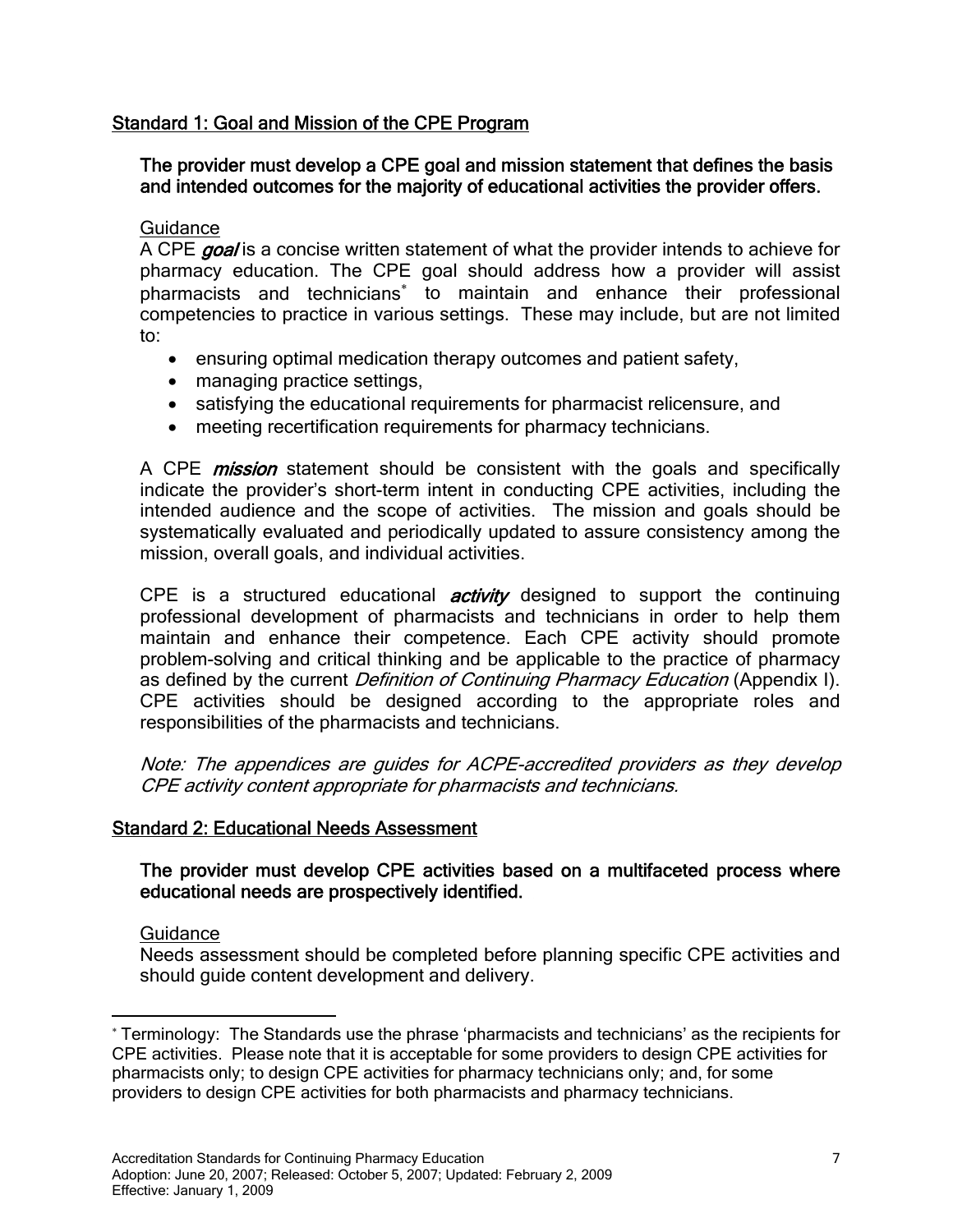A needs assessment should employ multiple strategies to identify the specific gaps in knowledge or skills or areas for enhancement for pharmacists' and technicians' competence. The provider should identify gaps between what pharmacists and technicians do and what is needed and desired in practice.

Strategies for needs assessment should incorporate a method or methods in which representatives of the intended audience participate in identifying their own continuing education needs.

# Standard 3: Continuing Pharmacy Education Activities

# The provider must structure each CPE activity to meet the knowledge-, applicationand/or practice-based educational needs of pharmacists and technicians.

## Guidance:

Knowledge-based CPE activity. These CPE activities should be designed primarily for pharmacists and technicians to acquire factual knowledge. This information must be based on evidence as accepted in the literature by the health care professions. The minimum credit for these activities is 15 minutes or 0.25 contact hour.

Application-based CPE activity. These CPE activities should be designed primarily for pharmacists and technicians to apply the information learned in the time frame allotted. The information must be based on evidence as accepted in the literature by the health care professions. The minimum credit for these activities is 60 minutes or one contact hour.

Practice-based CPE activity. These CPE activities should be designed primarily for pharmacists and technicians to systematically acquire specific knowledge, skills, attitudes, and performance behaviors that expand or enhance practice competencies. The information within the practice-based CPE activity must be based on evidence as accepted in the literature by the health care professions. The formats of these CPE activities should include a didactic component and a practice component. The minimum credit for these activities is 15 contact hours.

Providers are not required to offer all three activity types. The CPE activities should be consistent with the provider's mission and appropriate to meet the identified pharmacist and technician needs.

Providers are encouraged to *quide* pharmacists and technicians to the best combination of CPE activities to meet their practice needs.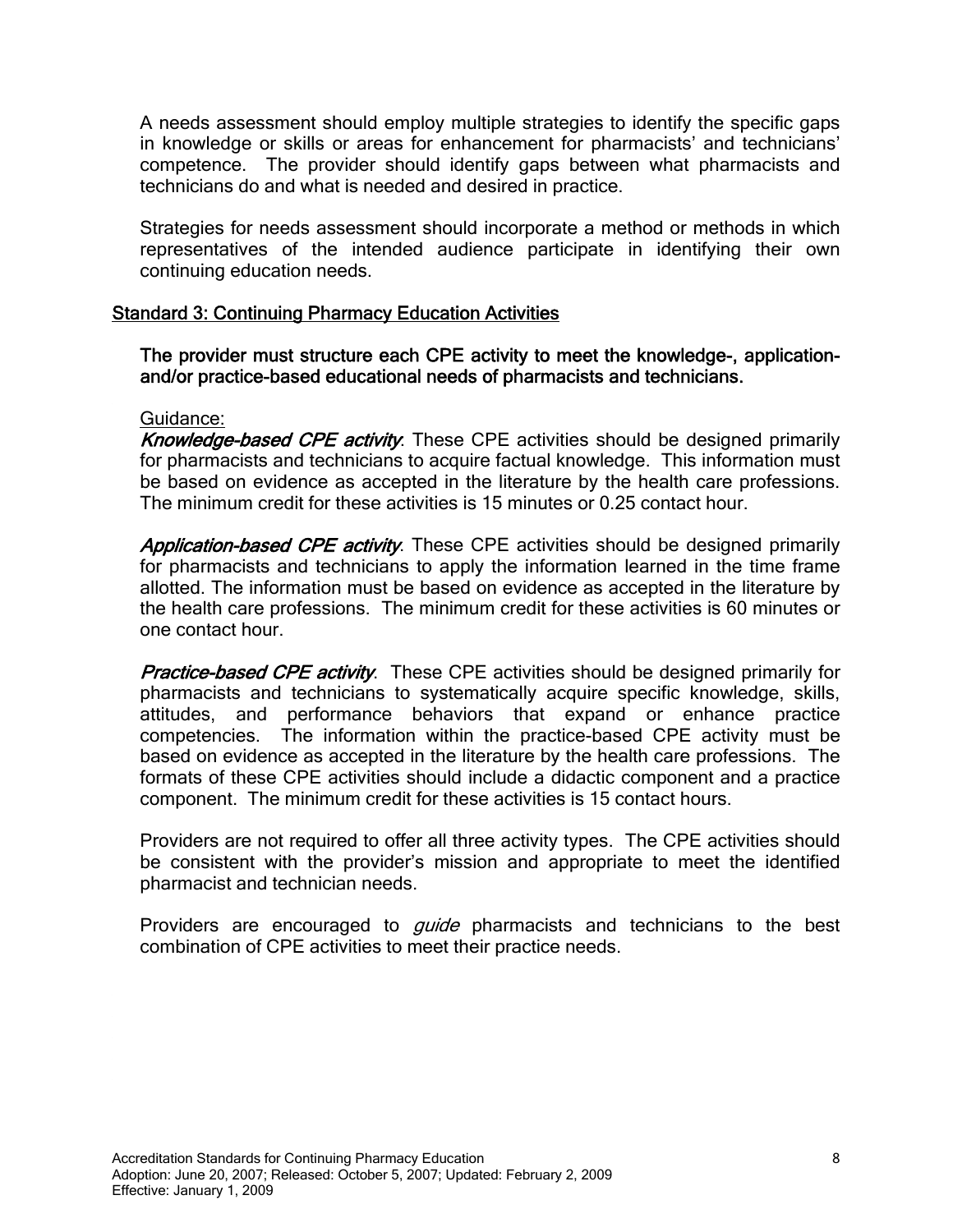# Standard 4: CPE Activity Objectives

The provider must develop objectives for each CPE activity that define what the pharmacists and technicians should be able to do at the completion of each CPE activity.

# **Guidance**

Objectives must be:

- specific and measurable
- developed to specifically address the identified educational need (Standard 2)
- addressed by an active learning activity (Standard 7) and
- covered by a learning assessment (Standard 9)

# Standard 5: Standards for Commercial Support (Appendix II)

The provider must plan all CPE activities independent of commercial interest. The educational content must be presented with full disclosure and equitable balance.

Appropriate topics and learning activities must be distinguished from topics and learning activities which are promotional or appear to be intended for the purpose of endorsing either a specific commercial drug, device or other commercial product (as contrasted with the generic product/drug entity and its contents or the general therapeutic area it addresses), or a specific commercial service (as contrasted with the general service area and/or the aspects or problems of professional practice it addresses).

## Guidance:

The provider must:

- ensure independence in planning and delivery of CPE activities, and
- implement a mechanism to prospectively identify and resolve conflicts of interest during the planning process, and
- use commercial support appropriately, and
- manage commercial promotion appropriately, and
- present content that is without commercial bias, and
- disclose required information.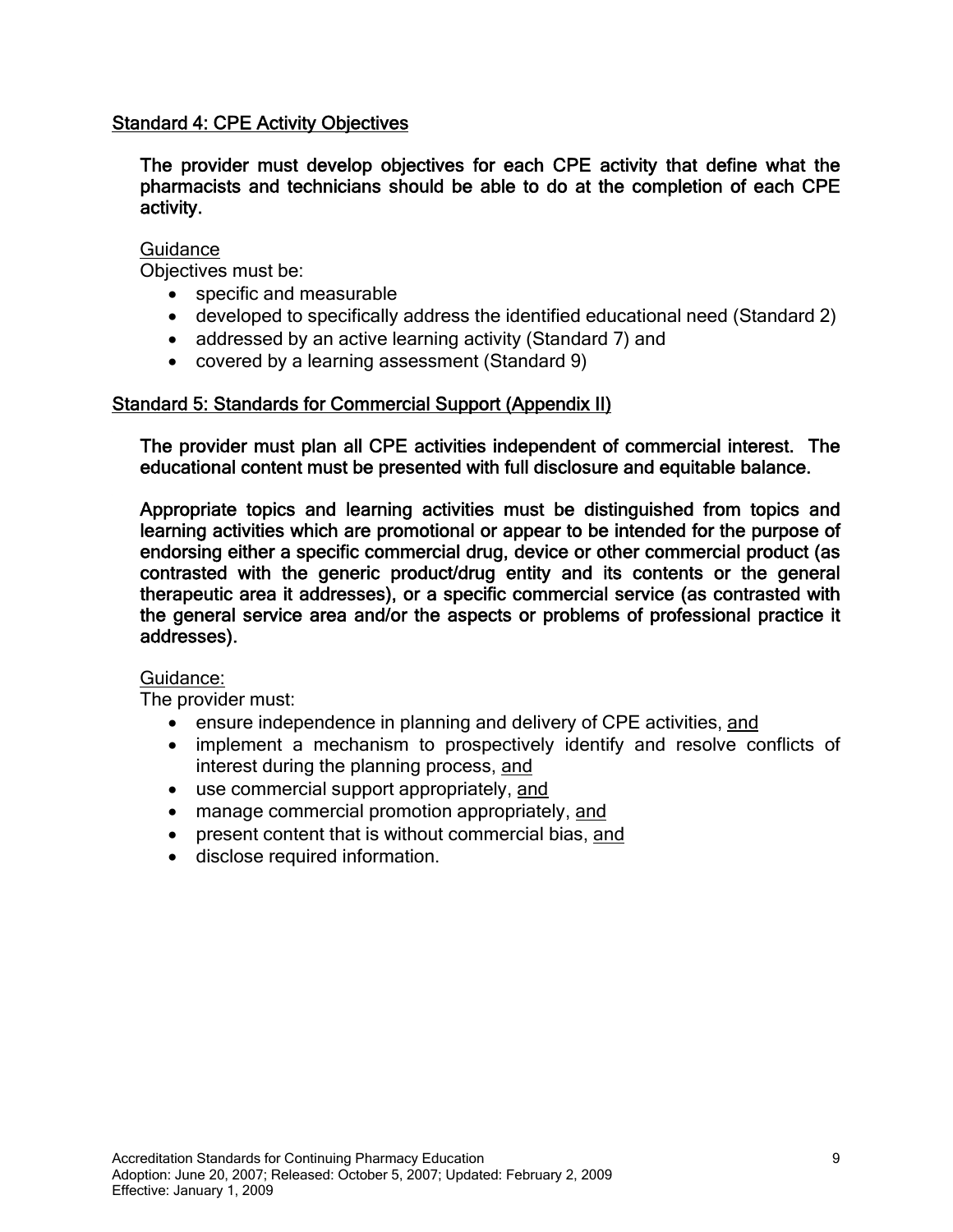# Section 2: Delivery of CPE Activities

The purpose of the standards in this section is to ensure that the provider delivers CPE activities to promote pharmacists' and technicians' learning and application of learned principles to practice. The teaching and learning methodologies used should foster the continued development of critical thinking and problem-solving skills, be applicable to the diverse learning needs of the pharmacists and technicians, and encourage the continuing professional development of pharmacists and technicians.

Standard 6: Faculty

Standard 7: Teaching and Learning Methods

Standard 8: Educational Materials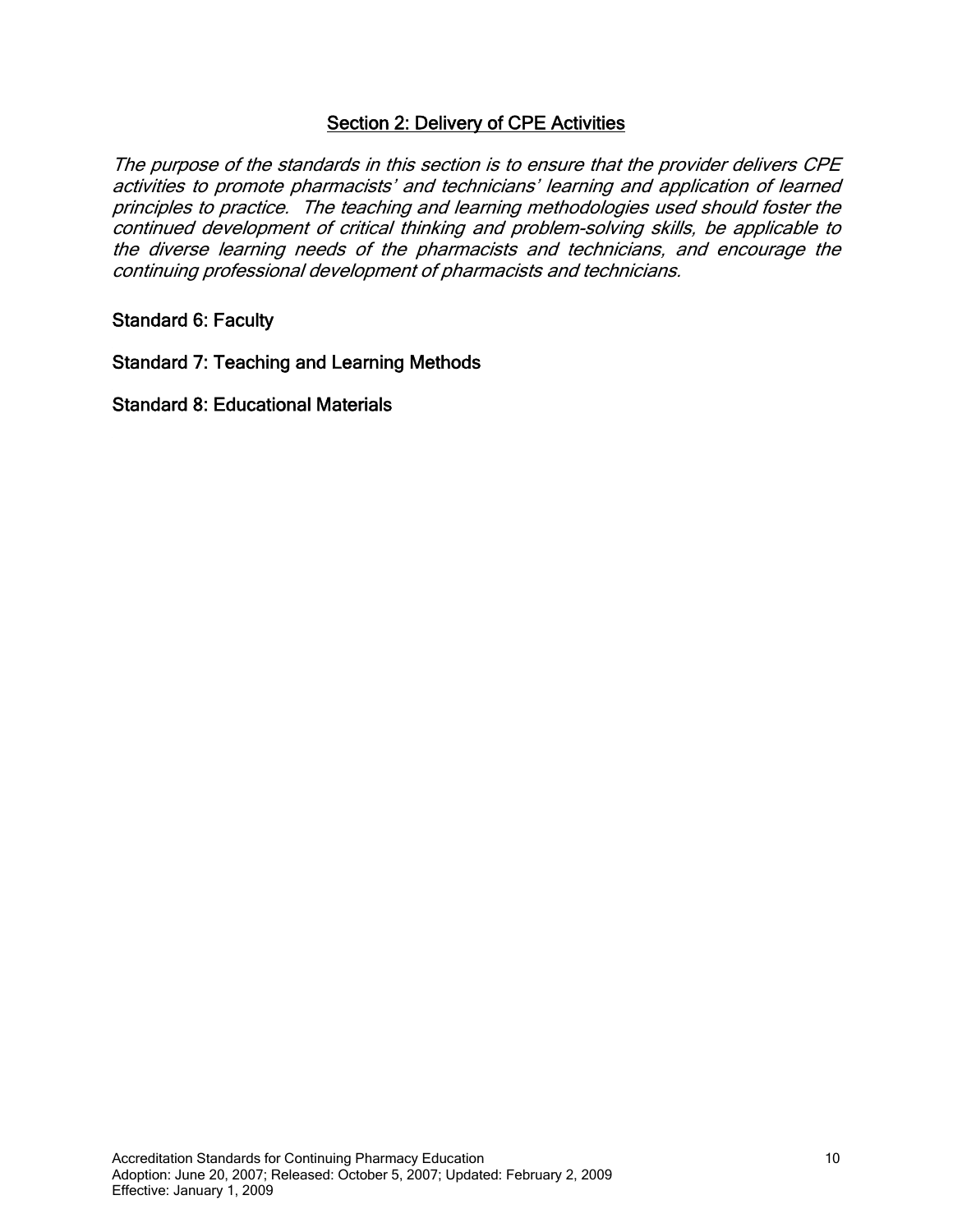# Standard 6: Faculty

# The provider must communicate and collaborate with CPE activity faculty regarding the identified educational needs, intended audience, objectives, active participation, and learning assessments for each CPE activity.

# **Guidance**

- a. Faculty should be selected based upon their knowledge of the subject matter; experience and teaching ability; and ability to meet the educational needs of the pharmacists and technicians.
- b. Information, verbal and written, should be provided to faculty to assure that CPE activities meet ACPE's Standards for Continuing Pharmacy Education for developing objectives, incorporating active learning opportunities, and appropriate assessments of learning.
- c. Faculty should disclose to the provider all relevant financial relationships with any commercial interest. In addition, the provider must have implemented a mechanism to identify and resolve any conflicts of interest prior to the education activity being delivered (Standard 5).

# Standard 7: Teaching and Learning Methods

# The provider must assure that all CPE activities include active participation and involvement of the pharmacist and technician.

## **Guidance**

The methodologies employed should be determined by the CPE activity planned (Standard 3), objectives, educational content, and the size and composition of the intended audience.

The provider should design and implement active learning exercises as a component of live and home study instructional methods.

## Standard 8: Educational Materials

# The provider must offer educational materials for each CPE activity that will enhance participants' understanding of the content and foster applications to pharmacy practice.

## **Guidance**

Educational materials should serve as a guide, provide additional sources of information, and include reference tools usable in practice.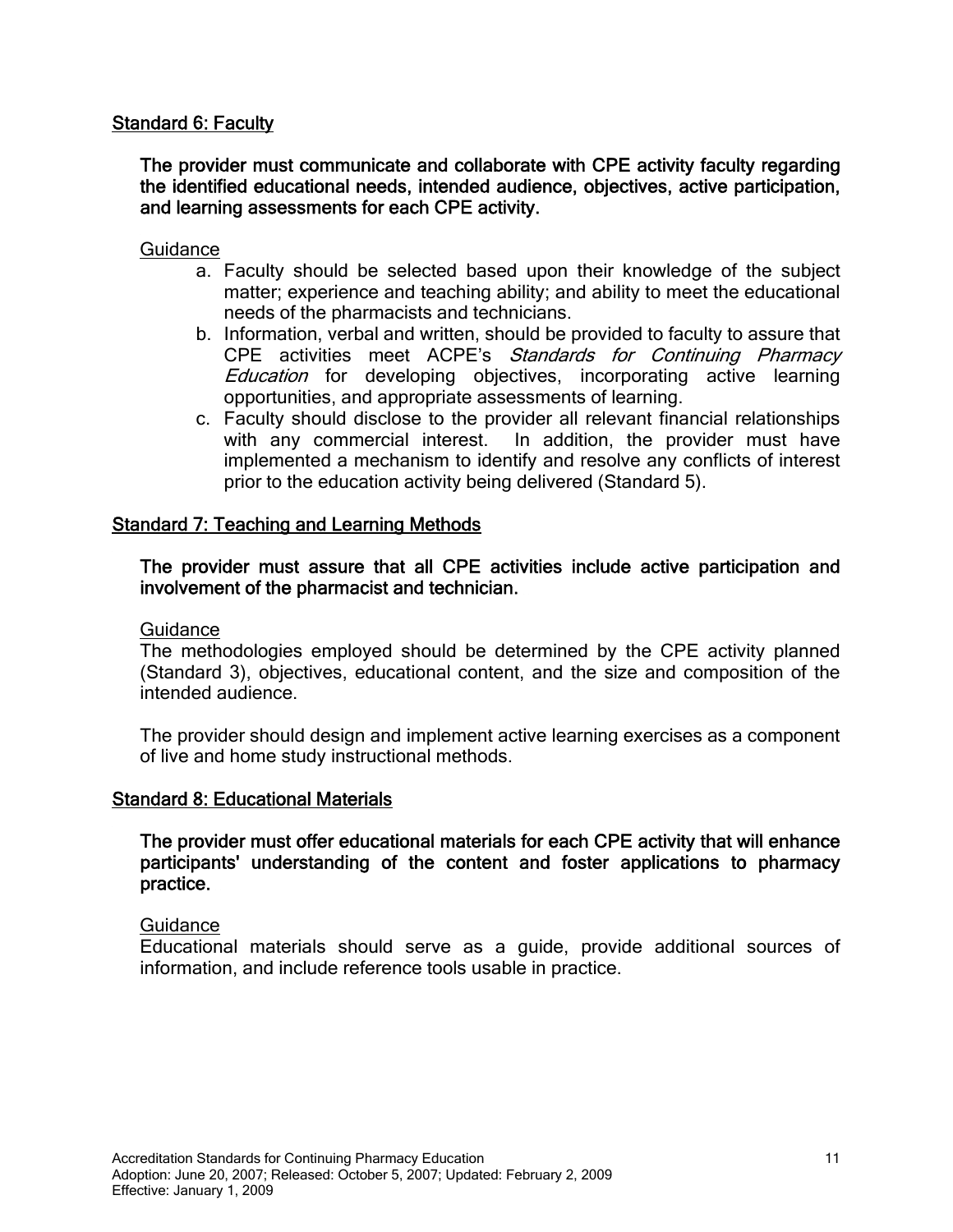# Section 3: Assessment

The purpose of the standards in this section is to ensure that CPE activities employ appropriate learning assessments and that feedback is provided to pharmacists and technicians in a timely manner, enabling them to apply the learned content to practice.

# Standard 9: Assessment of Learning

Standard 10: Assessment Feedback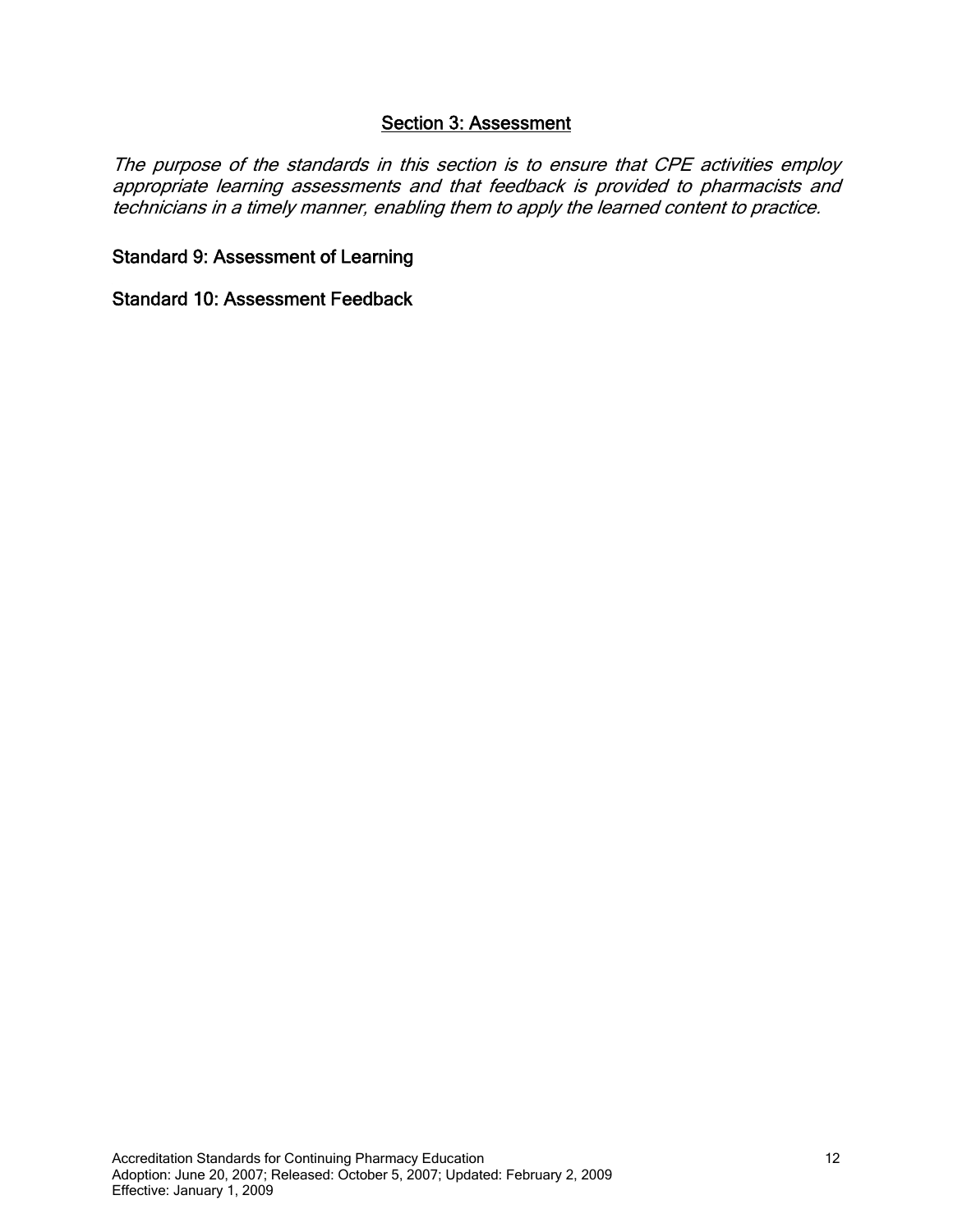# Standard 9: Assessment of Learning

The provider in collaboration with faculty must include learning assessments in each CPE activity to allow pharmacists and technicians to assess their achievement of the learned content. Completion of a learning assessment is required for CPE credit.

# **Guidance**

The provider may select formal and informal techniques for assessment of learning. Informal techniques typically involve participant discussions. Formal techniques, such as tests and quizzes, are typically individualized, written, and graded. The assessment should be consistent with the identified CPE activity objectives (Standard 4) and activity type (Standard 3).

Knowledge-based CPE activity. Each CPE activity in this category must include assessment questions structured to determine recall of facts.

Application-based CPE activity. Each CPE activity in this category must include case studies structured to address application of the principles learned.

**Practice-based CPE activity.** Each CPE activity in this category must include formative and summative assessments that demonstrate that the pharmacists and technicians achieved the stated objectives.

# Standard 10: Assessment Feedback

The provider must ensure learner assessment feedback is provided to participants in an appropriate, timely, and constructive manner.

# Guidance

The feedback provided should be consistent with the learning assessment (Standard 9), activity objectives (Standard 4), and activity type (Standard 3). Verbal and written feedback may be provided as follows:

Knowledge-based CPE activity. Feedback may include the correct response to questions. For incorrect responses, the provider is encouraged to communicate that the question was answered incorrectly and provide the rationale for the correct responses.

Application-based CPE activity. Feedback may include the correct evaluation of case studies. When responses are incorrect, the provider is encouraged to explain the rationale for the correct responses.

**Practice-based CPE activity.** Feedback should be provided based on the formative and summative assessments that were used to demonstrate that the pharmacist or technician achieved the stated objectives.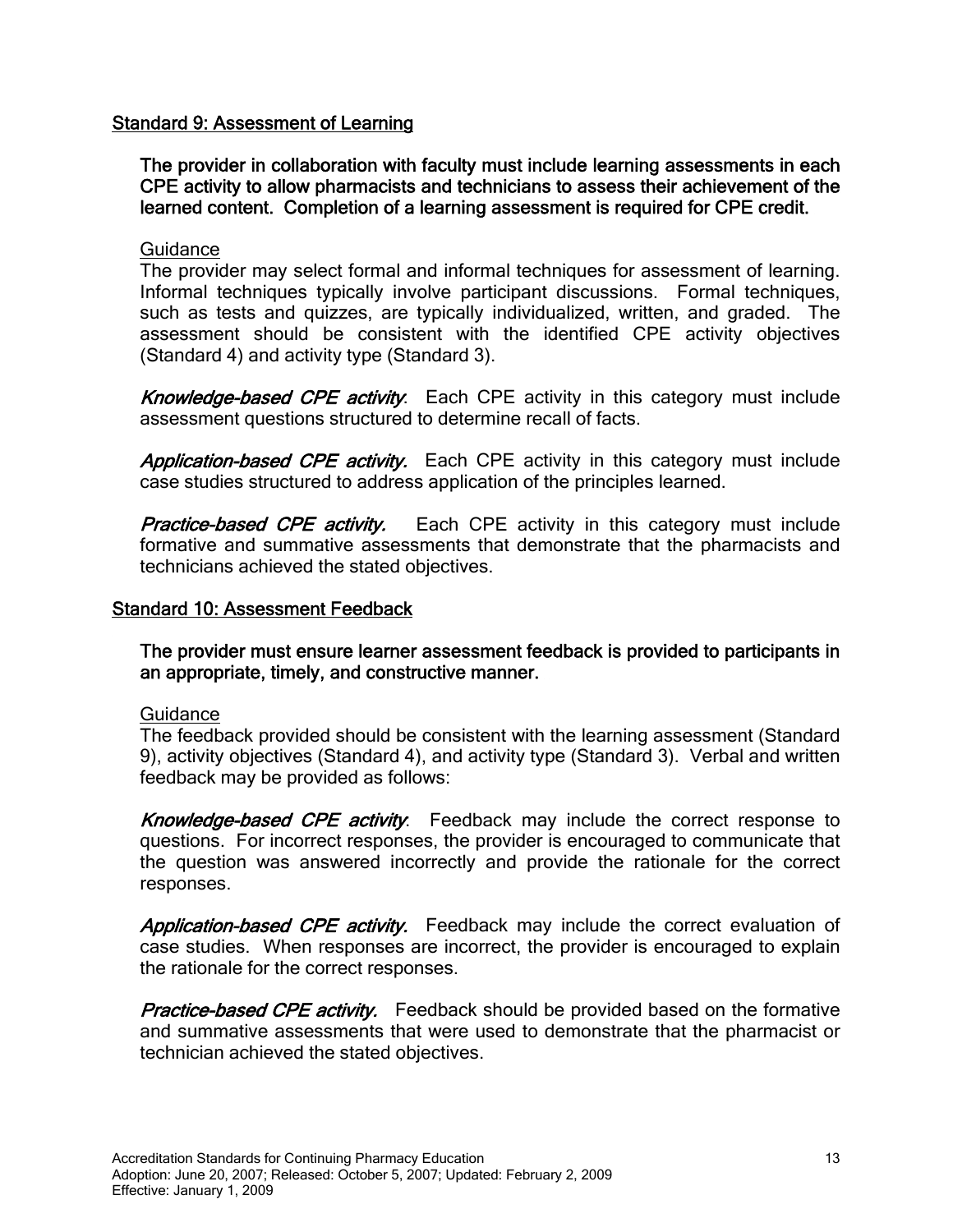# Section 4: Evaluation

The purpose of the standards in this section is to ensure that providers evaluate the effectiveness of CPE activities and program. Providers must have an evaluation plan that allows for a determination of the degree to which the mission and goals have been achieved. They must use this information for continuous quality improvement of their CPE programs.

Standard 11: Evaluation of CPE Activities

Standard 12: Achievement and Impact of CPE Mission and Goals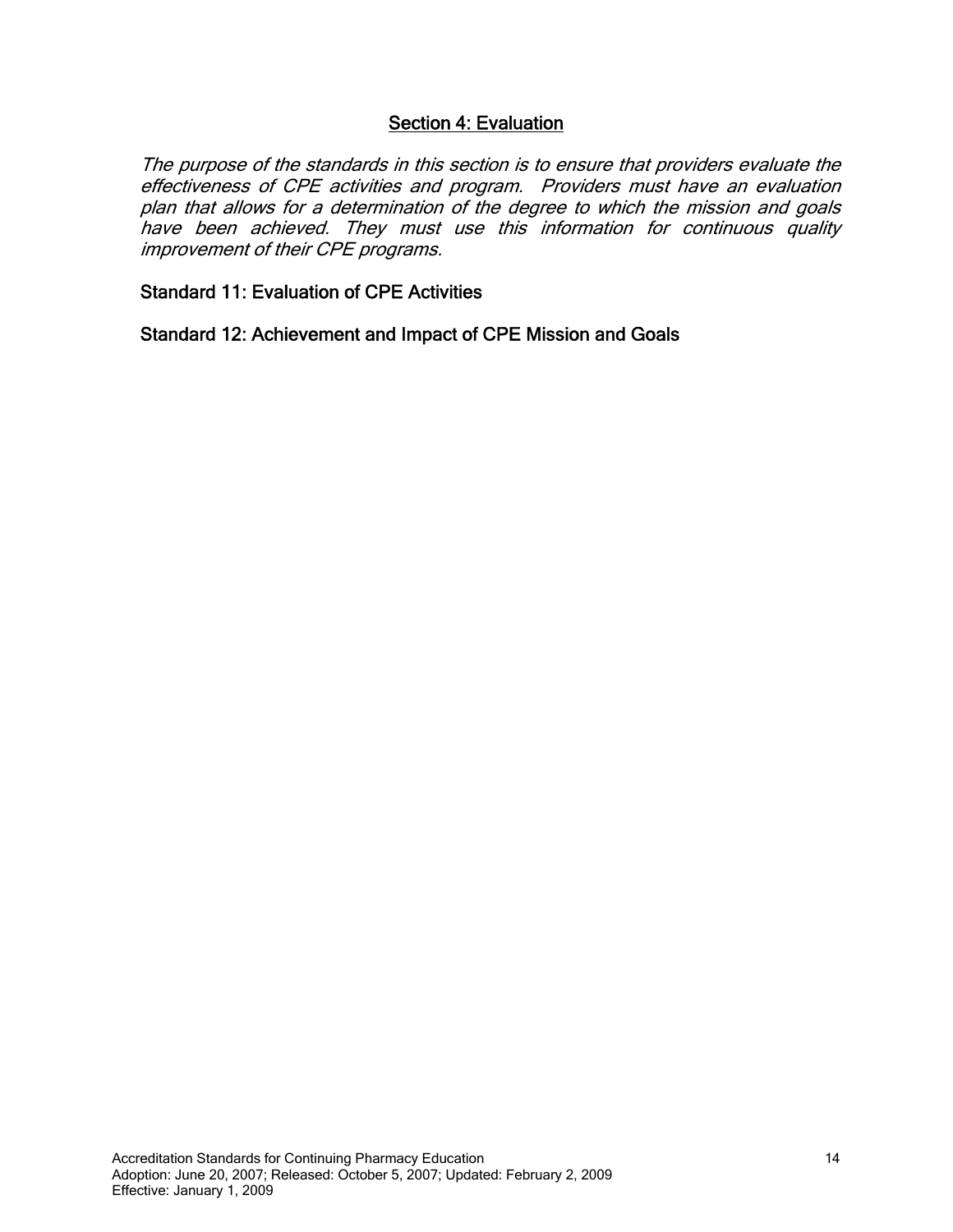# Standard 11: Evaluation of CPE Activity

Providers must develop and conduct evaluations of each CPE activity. The evaluations must allow pharmacists and technicians to provide feedback on the following items:

- applicability of the CPE activity to meet their educational needs
- achievement of each stated objective
- quality of faculty
- usefulness of educational material
- effectiveness of teaching and learning methods, including active learning
- appropriateness of learning assessment activities
- perceptions of bias or commercialism

# **Guidance**

The above items are the minimum requirements for CPE activity evaluations. Providers are encouraged to evaluate additional items and assess whether the provider's stated mission and goals are achieved.

The feedback should be summarized for pharmacists and technicians separately and used in a systematic fashion for the purpose of ongoing improvement of the overall CPE program.

# Standard 12: Achievement and Impact of Mission and Goals

# Providers must establish and implement evaluation plans that assess *achievement* and *impact* of stated mission and goals (Standard 1). They must use this information for continuous development and improvement of the CPE program.

## Guidance

An evaluation plan, that includes data collection and analysis, should be developed to document achievement of the provider's CPE mission and goals. Based on the results of the evaluation plan, the provider's mission and goals should be periodically updated.

In general, the impact of the provider's CPE program should be measured using the following levels:

- Participation: number of participants attending CPE activities
- Satisfaction: directly measuring satisfaction with learning activities, topic, level of content, and speaker's organization of the material
- Learning: pre- and post-tests, self-assessment tools, multiple choice, short answer, essays, presentations
- Performance: demonstration of skills, application of treatment guidelines
- Patient Health: compliance rates, reduced physician visits
- Population Health: morbidity/mortality, infection rates, readmission rates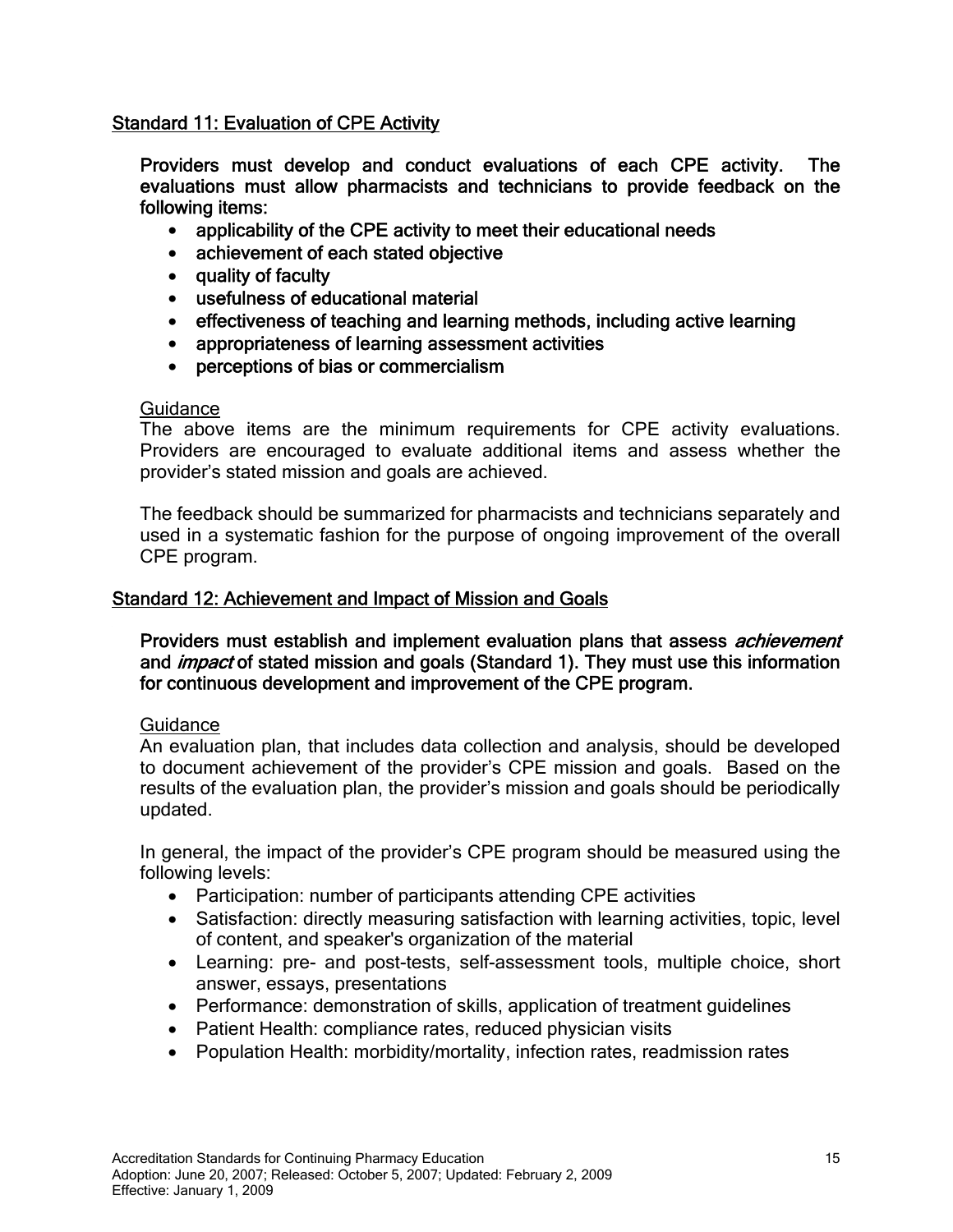Depending on the activity type, these six levels may be evaluated as follows:

Knowledge-based CPE activity. The levels that must be evaluated are participation, satisfaction, and learning.

Application-based CPE activity. The levels that must be evaluated are participation, satisfaction, learning, and performance (demonstration during the activity and intended application in practice).

Practice-based CPE activity. The levels that must be evaluated are participation, satisfaction, learning, performance (demonstration during the activity and application in practice post-activity), and, if applicable, patient and/or population health.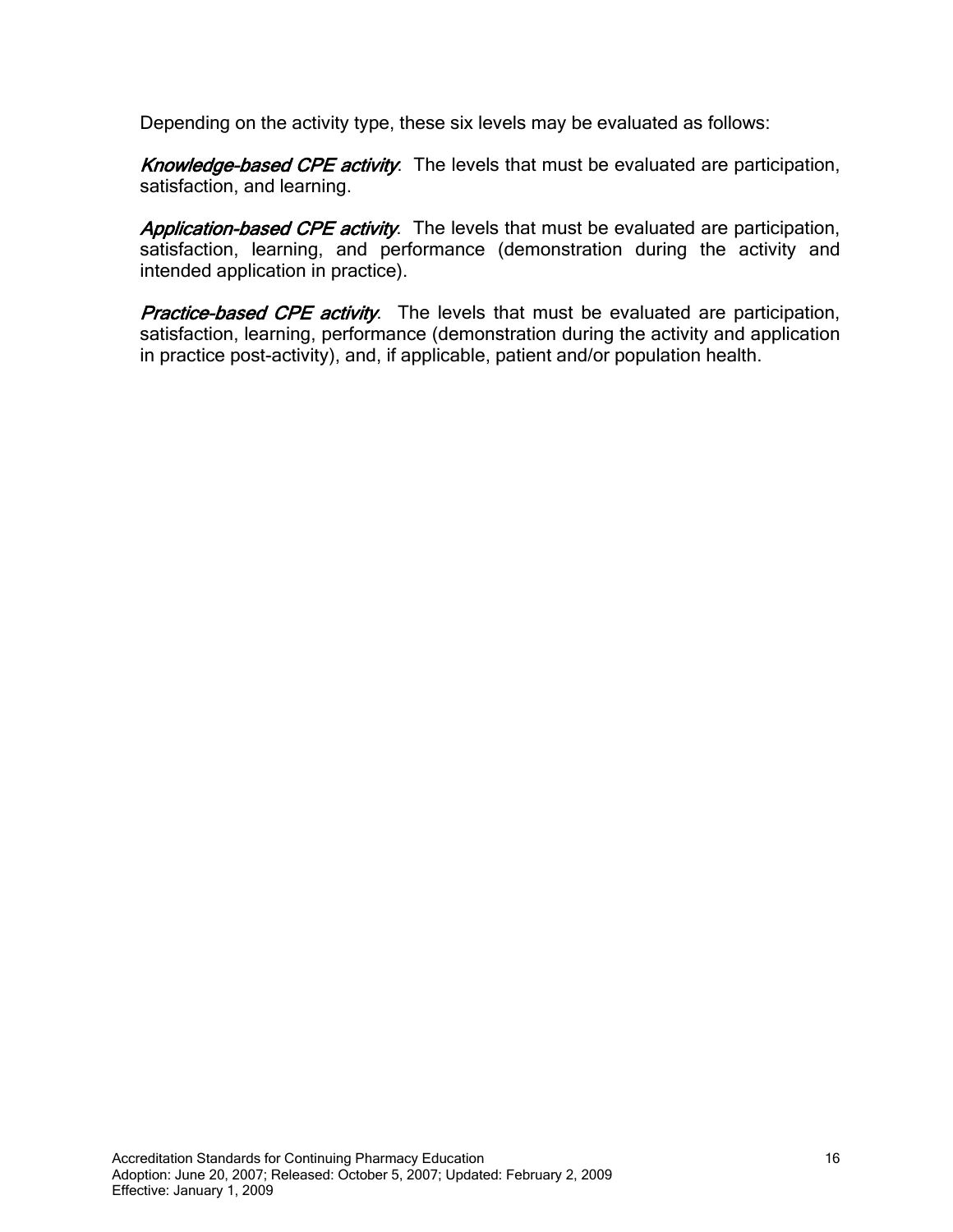## Appendix I. Accreditation Council for Pharmacy Education Definition of Continuing Education for the Profession of Pharmacy

## What is the definition of continuing education?

Continuing education for the profession of pharmacy is a structured educational activity designed or intended to support the continuing development of pharmacists and/or pharmacy technicians to maintain and enhance their competence. Continuing pharmacy education (CPE) should promote problem-solving and critical thinking and be applicable to the practice of pharmacy.

## What does 'applicable to the practice of pharmacy' mean?

In general, for guidance in organizing and developing CPE activity content, providers should ensure that, as for all health care professionals, pharmacists should develop and maintain proficiency in five core areas\*:

- **delivering patient-centered care,**
- **working as part of interdisciplinary teams.**
- **practicing evidence-based medicine,**
- **fi** focusing on quality improvement and
- **using information technology.**

\*Adapted from Institute of Medicine's Health Professions Education: A Bridge to Quality, April 2003.

Pharmacist competencies. Pharmacists should always strive to achieve the Future Vision of Pharmacy Practice (see Appendix A). Specific competency statements have been developed by the American Association of Colleges of Pharmacy and are expected to be achieved upon graduation from an ACPE-accredited professional degree program in pharmacy (see Appendix B: Center for the Advancement of Pharmaceutical Education, Educational Outcomes 2004). Pharmacy graduates need to take and pass the pharmacy licensure exam,  $NAPLEX^{\circ}$ , in order to practice pharmacy. NABP has developed the NAPLEX® Blueprint (see Appendix C: The NAPLEX® Competency Statements) as the competencies needed to pass the exam. These documents are synergistic in establishing the competencies required of pharmacists to enter practice and to continue as a student of pharmacy for a lifetime.

**Pharmacy Technician Competencies.** The Pharmacy Technician Certification Board (PTCB) has developed the Pharmacy Technician Certification Exam (PTCE) Blueprint as the competencies needed to pass the exam (see Appendix D: PTCB Exam Content Outline).

Note: The appendices should be used by ACPE-accredited providers as guides in developing CE activity content appropriate for pharmacists and/or pharmacy technicians.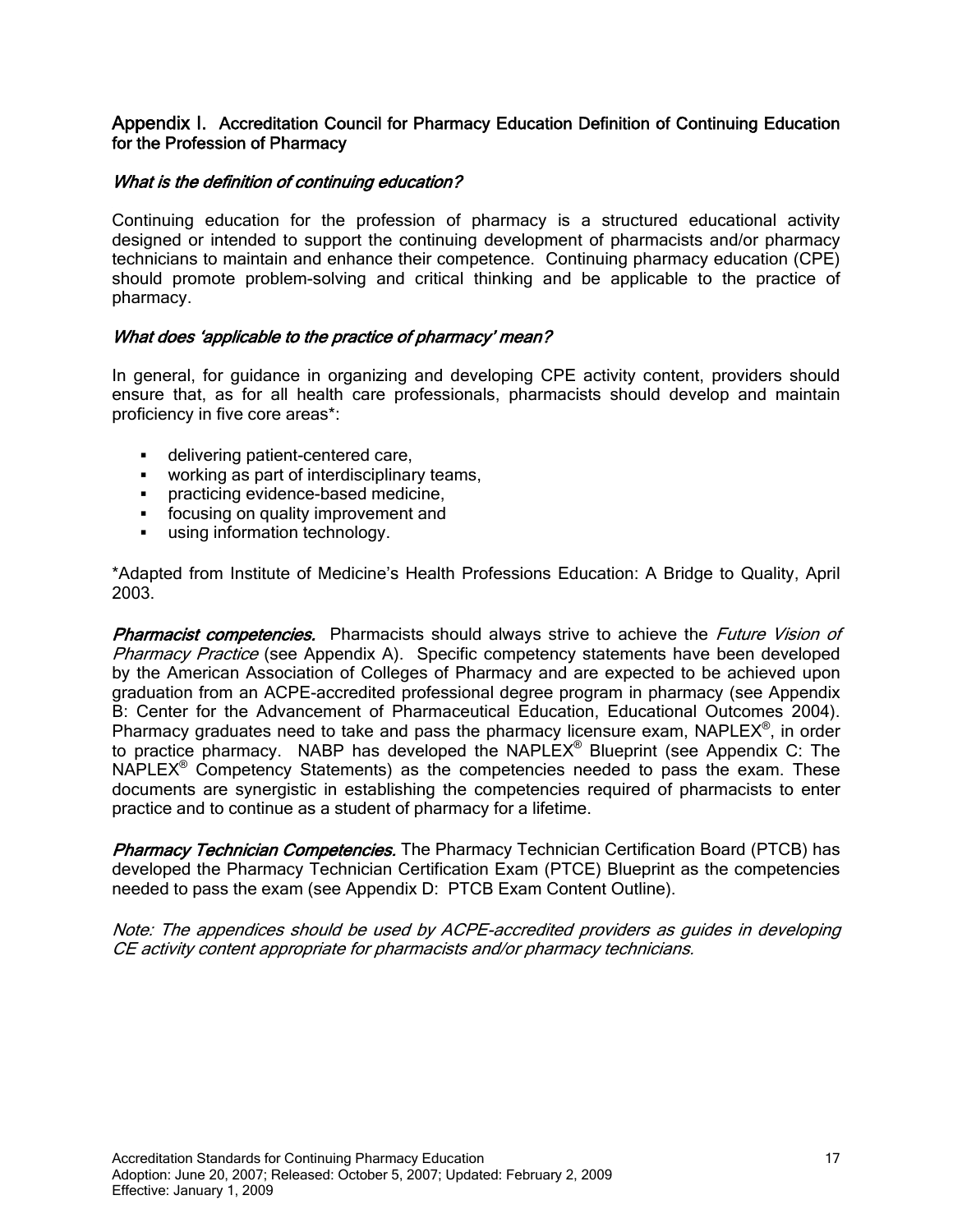# How will CPE activities for pharmacists and pharmacy technicians be designated?

Promotional materials (brochures, advertisements, memoranda, letters of invitation, or other announcements) should clearly and explicitly identify the target audience that will benefit from the CPE activity. A CPE activity that includes pharmacists and pharmacy technicians should have specific and separate learning objectives described for both.

In addition, a Universal Program Number—an identification number—is assigned to each CPE activity developed and sponsored, or cosponsored, by an ACPE-accredited provider. This number is developed by appending to the ACPE provider identification number (e.g. 197), the cosponsor designation number (000 for no cosponsor, 999 for all cosponsors), the year of CE activity development (e.g., 09), the sequential number of the CPE activity from among the new CPE activities developed during that year (e.g., 001), and the topic and format designators (see below).

## Cosponsor Designators:

- 000 no cosponsoring organization
- 999 cosponsoring organization

# Format Designators:

- L Live activities
- H Home study and other mediated activities
- C Activities that contain both live and home study or mediated components

# Topic Designators – activities are related to:

- 01 Disease State Management/Drug therapy
- 02 AIDS therapy
- 03 Law (related to pharmacy practice)
- 04 General Pharmacy
- 05 Patient Safety

# Target audience designator

- P Pharmacist
- T Pharmacy Technician

If a CPE activity's target audience is exclusively for *pharmacists* the designation "P" will be used as follows:

- 01-P Disease State Management/Drug therapy
- 02-P AIDS therapy
- 03-P Law (related to pharmacy practice)
- 04-P General Pharmacy
- 05-P Patient Safety: The prevention of healthcare errors, and the elimination or mitigation of patient injury caused by healthcare errors (An unintended healthcare outcome caused by a defect in the delivery of care to a patient.) Healthcare errors may be errors of commission (doing the wrong thing), omission (not doing the right thing), or execution (doing the right thing incorrectly). Errors may be made by any member of the healthcare team in any healthcare setting. (definitions approved by the National Patient Safety Foundation® Board July 2003)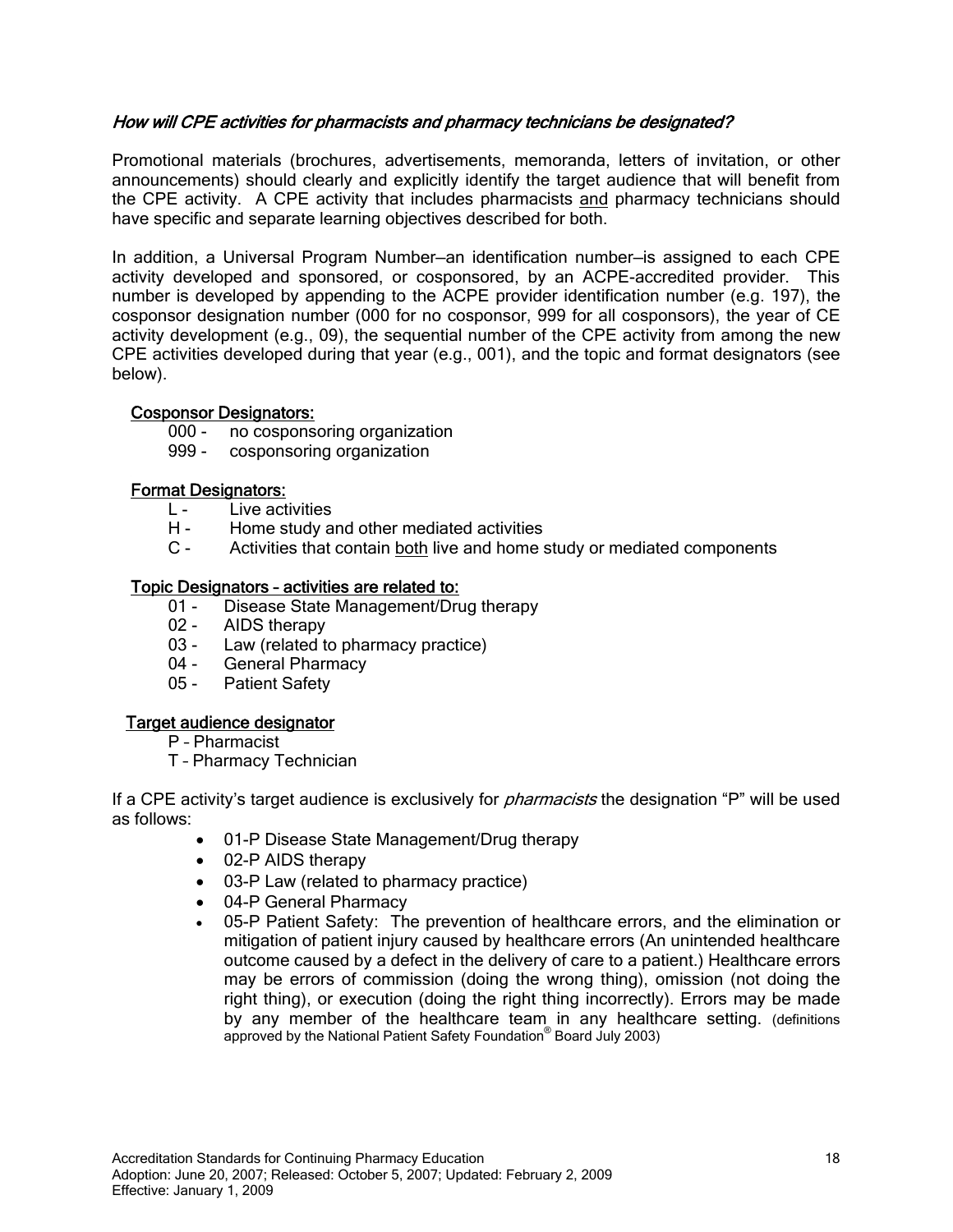If a CPE activity's target audience is exclusively for *pharmacy technicians* the designation "T" will be used as follows:

- 01-T Disease State Management/Drug therapy
- 02-T AIDS therapy
- 03-T Law (related to pharmacy practice)
- 04-T General Pharmacy
- 05-T Patient Safety: The prevention of healthcare errors, and the elimination or mitigation of patient injury caused by healthcare errors (An unintended healthcare outcome caused by a defect in the delivery of care to a patient). Healthcare errors may be errors of commission (doing the wrong thing), omission (not doing the right thing), or execution (doing the right thing incorrectly). Errors may be made by any member of the healthcare team in any healthcare setting. (definitions approved by the National Patient Safety Foundation® Board July 2003)

Note: If the CPE activity is intended for both pharmacists and pharmacy technicians, that activity will have the same Universal Program Number with respect to the provider identification number, cosponsor designation, year of release, sequence number and format; however, the topic designator in the number will be specific to each audience, either a "P" or "T." For example:

 197-000-09-001-L05-P (program number to be used for pharmacists) 197-000-09-001-L05-T (program number to be used for pharmacy technicians)

## What are the responsibilities of an ACPE-accredited provider?

It is the responsibility of the provider to assure that each activity complies with the Definition of Continuing Education, be applicable to the practice of pharmacy, identifies the appropriate target audience as it relates to the content, and adheres to ACPE Criteria for Quality and Interpretive Guidelines.

As outlined in the ACPE Criteria for Quality and Interpretive Guidelines, every ACPE-accredited provider is ultimately responsible for CPE activity planning, faculty selection, content of the activity, site selection, method of delivery, marketing to the appropriate target audience and assurance that the activity is fair, balanced and free from bias and/or promotion. In addition, the provider is responsible for explaining and guiding the faculty in its expectations regarding development of learning objectives and instructional materials and incorporation of active learning and learning assessment mechanisms within the activities. The provider should also ensure that the statements of credit include the appropriate designation as well as the other required elements noted in the ACPE Criteria for Quality, Guideline 8.1 Statements of Credit.

# Have questions?

If you have any questions as to what constitutes continuing education for the profession of pharmacy, please contact the ACPE staff at ceinfo@acpe-accredit.org or phone 312-664-3575.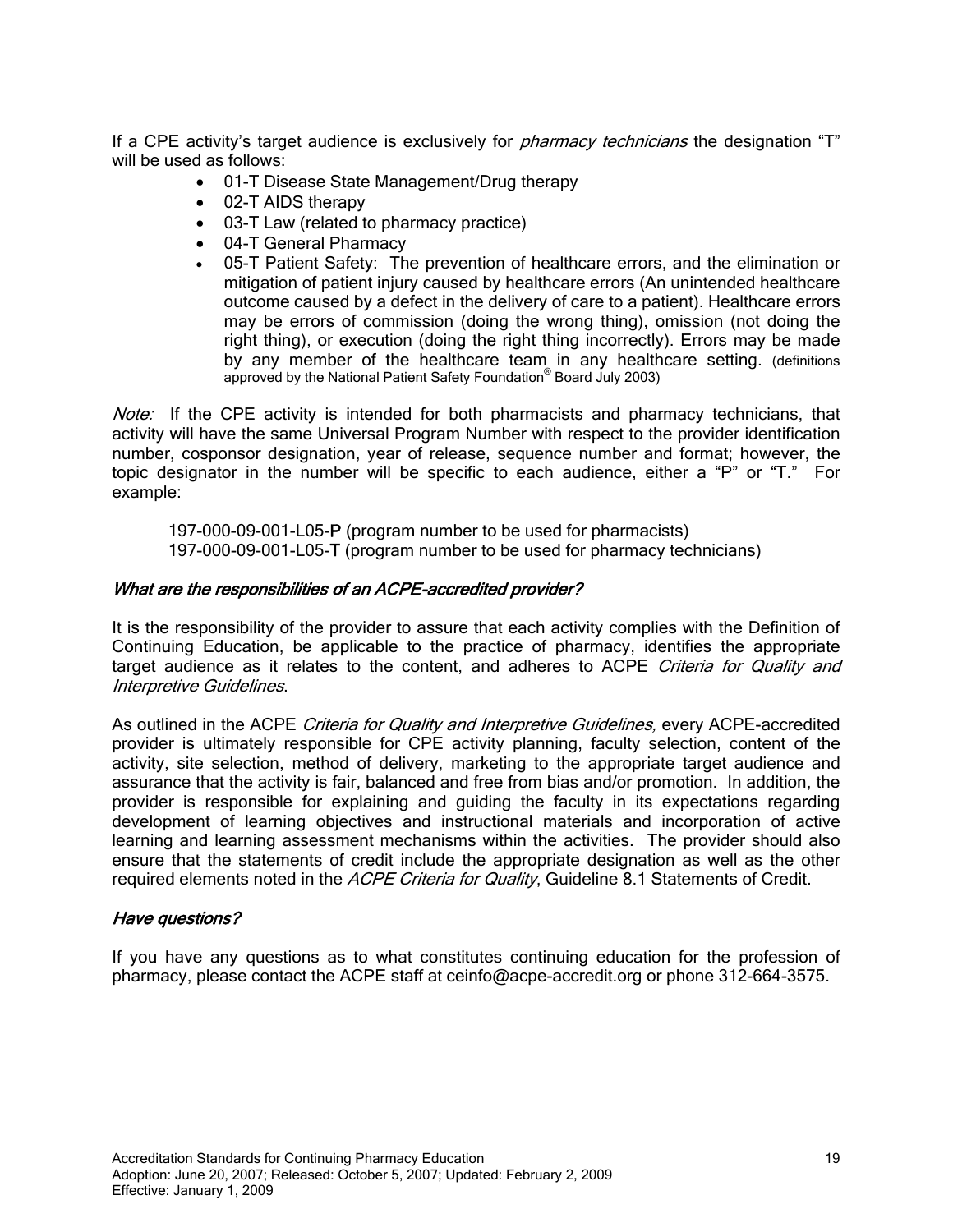## Appendix A. Joint Commission of Pharmacy Practitioners Future Vision of Pharmacy Practice

#### Joint Commission of Pharmacy Practitioners

Academy of Managed Care Pharmacy 703-683-8416 Judith A. Cahill, Executive Director

American College of Apothecaries 901-383-8119 D. C. Huffman, Jr., Executive Vice President

American College of Clinical Pharmacy 816-531-2177 Michael S. Maddux, Executive Director

American Pharmacists Association 202-628-4410 John A. Gans, Executive Vice President

American Society of Consultant Pharmacists 703-739-1300 John Feather, Executive Director

#### American Society of Health-System **Pharmacists**

301-664-8794 Henri R. Manasse, Jr., Executive Vice President

National Community Pharmacists Association 703-683-8200 Bruce T. Roberts, Executive Vice President

Liaison Members

American Association of Colleges of Pharmacy 703-739-2330 Lucinda L. Maine, Executive Vice President

Accreditation Council for Pharmacy Education 312-664-3575 Peter H. Vlasses, Executive Director

National Association of Boards of Pharmacy 847-391-4400 Carmen A. Catizone, Executive Director

National Council of State Pharmacy Association Executives 804-285-4145 Rebecca P. Snead, Administrative Manager

For Immediate Release Contact Dana Easton September 6, 2005 901-383-8119

# Joint Commission of Pharmacy Practitioners Releases "Future Vision of Pharmacy Practice"

The JCPP Future Vision of Pharmacy Practice is a consensus document that articulates a vision for pharmacy and how it will be practiced. Equally important, the document describes how pharmacy practice will benefit society. The document was officially adopted by the JCPP members' executive officers following the November 2004 JCPP meeting and has subsequently been endorsed by each JCPP member's board of directors.

The stakeholders group identified and prioritized the top groups and organizations pharmacy must engage in efforts to work toward the vision of optimized medication use. While pharmacy intends to take leadership roles in improving the use of medications in health and wellness it can not do so in isolation of the many other players in the medication use process.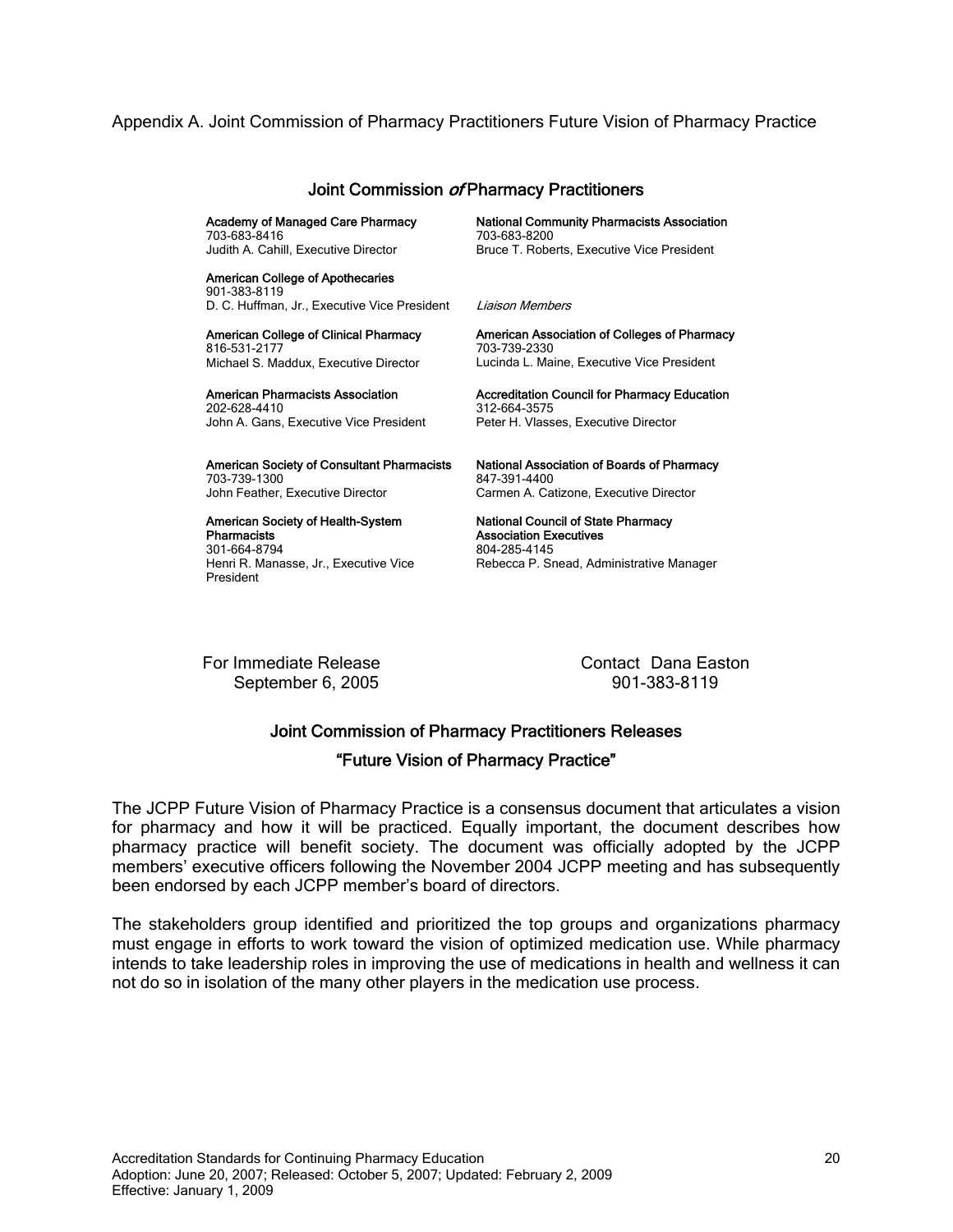## Vision Statement

Pharmacists will be the health care professionals responsible for providing patient care that ensures optimal medication therapy outcomes.

## Pharmacy Practice in 2015

The Foundations of Pharmacy Practice. Pharmacy education will prepare pharmacists to provide patient-centered and population-based care that optimizes medication therapy; to manage health care system resources to improve therapeutic outcomes; and to promote health improvement, wellness, and disease prevention. Pharmacists will develop and maintain:

- a commitment to care for, and care about, patients
- an in-depth knowledge of medications, and the biomedical, sociobehavioral, and clinical sciences
- the ability to apply evidence-based therapeutic principles and guidelines, evolving sciences and emerging technologies, and relevant legal, ethical, social, cultural, economic, and professional issues to contemporary pharmacy practice.

How Pharmacists Will Practice. Pharmacists will have the authority and autonomy to manage medication therapy and will be accountable for patients' therapeutic outcomes. In doing so, they will communicate and collaborate with patients, care givers, health care professionals, and qualified support personnel. As experts regarding medication use, pharmacists will be responsible for:

- rational use of medications, including the measurement and assurance of medication therapy outcomes
- promotion of wellness, health improvement, and disease prevention
- design and oversight of safe, accurate, and timely medication distribution systems.

Working cooperatively with practitioners of other disciplines to care for patients, pharmacists will be:

- the most trusted and accessible source of medications, and related devices and supplies
- the primary resource for unbiased information and advice regarding the safe, appropriate, and cost-effective use of medications
- valued patient care providers whom health care systems and payers recognize as having responsibility for assuring the desired outcomes of medication use.

How Pharmacy Practice Will Benefit Society. Pharmacists will achieve public recognition that they are essential to the provision of effective health care by ensuring that:

- medication therapy management is readily available to all patients
- desired patient outcomes are more frequently achieved
- overuse, underuse and misuse of medications are minimized
- medication-related public health goals are more effectively achieved cost-effectiveness of medication therapy is optimized.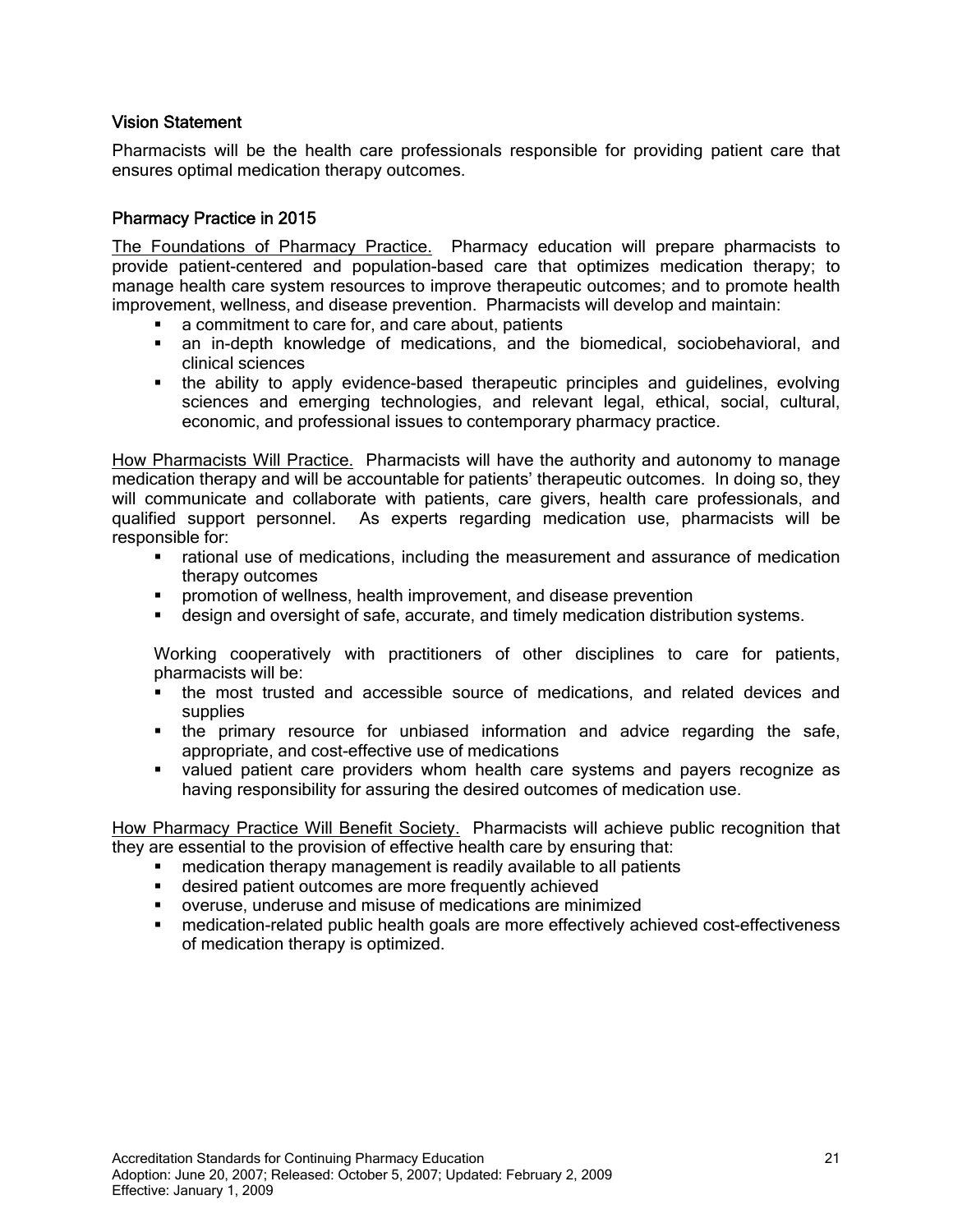Appendix B. Center for the Advancement of Pharmaceutical Education Educational Outcomes 2004

- 1. Provide pharmaceutical care in cooperation with patients, prescribers, and other members of an inter-professional health care team based upon sound therapeutic principles and evidence-based data, taking into account relevant legal, ethical, social, cultural, economic, and professional issues, emerging technologies, and evolving biomedical, pharmaceutical, social, behavioral, and clinical sciences that may impact therapeutic outcomes.
	- a. Provide patient-centered care.
	- b. Provide population-based care.
- 2. Manage and use resources of the health care system, in cooperation with patients, prescribers, other health care providers, and administrative and supportive personnel, to promote health; to provide, assess, and coordinate safe, accurate, and time-sensitive medication distribution; and to improve therapeutic outcomes of medication use.
	- a. Manage human, physical, medical, informational, and technological resources
	- b. Manage medication use systems.
- 3. Promote health improvement, wellness, and disease prevention in cooperation with patients, communities, at-risk populations, and other members of an inter-professional team of health care providers.
	- a. Assure the availability of effective, quality health and disease prevention services.
	- b. Develop public health policy.

\*Adapted from American Association of Colleges of Pharmacy's, Center for the Advancement of Pharmaceutical Education (CAPE), Educational Outcomes, 2004, www.aacp.org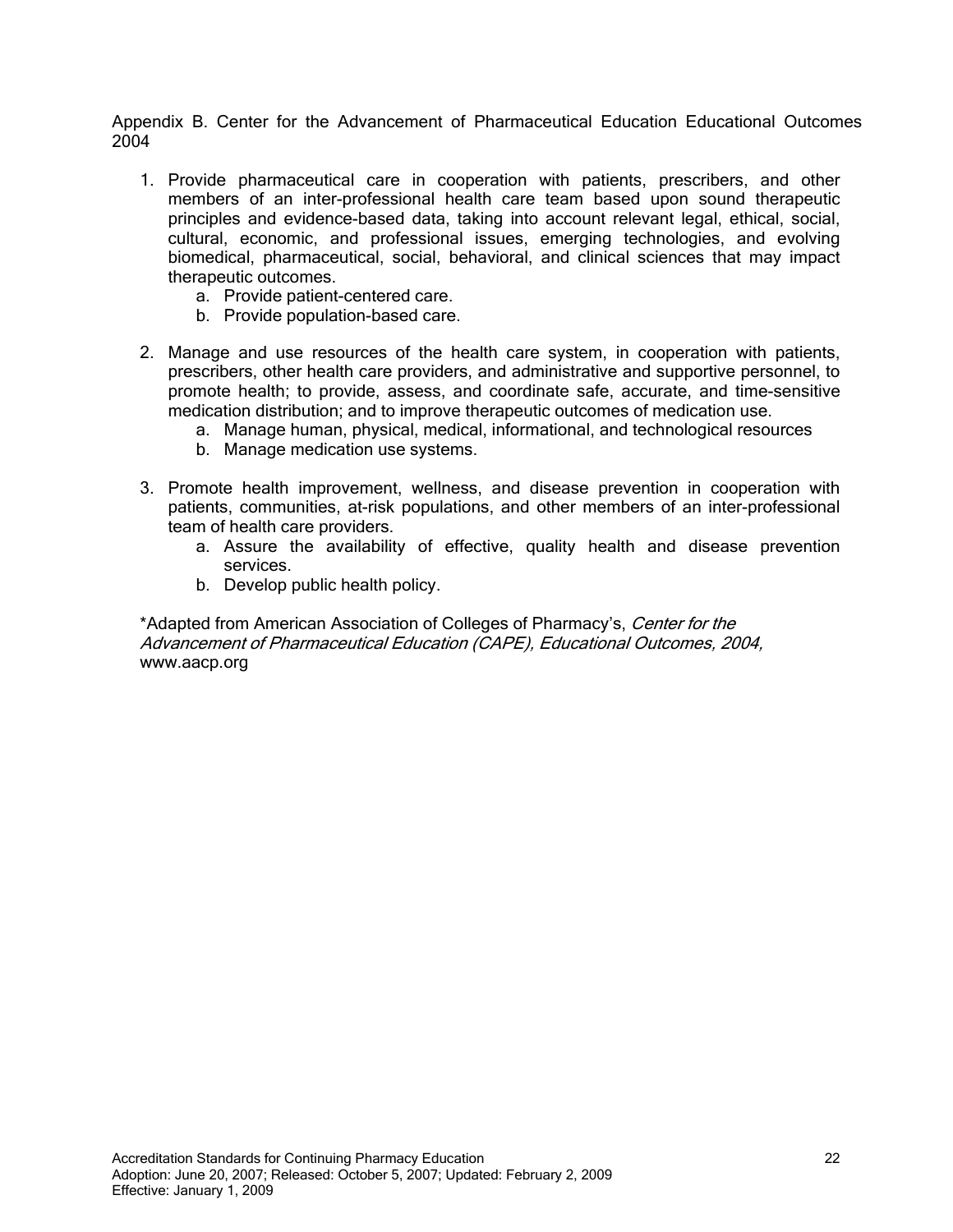Appendix C. The NAPLEX Competency Statements

Area 1 Assure Safe and Effective Pharmacotherapy and Optimize Therapeutic Outcomes 1.1.0 Obtain, interpret and evaluate patient information to determine the presence of a disease or

medical condition, assess the need for treatment and/or referral, and identify patientspecific

factors that affect health, pharmacotherapy, and/or disease management.

1.2.0 Identify, evaluate, and communicate to the patient or health-care provider, the appropriateness of

the patient's specific pharmacotherapeutic agents, dosing regimens, dosage forms, routes of

administration, and delivery systems.

1.3.0 Manage the drug regimen by monitoring and assessing the patient and/or patient information,

collaborating with other health care professionals, and providing patient education.

Area 2 Assure Safe and Accurate Preparation and Dispensing of Medications

2.1.0 Perform calculations required to compound, dispense, and administer medication.

2.2.0 Select and dispense medications in a manner that promotes safe and effective use.

2.3.0 Prepare and compound extemporaneous preparations and sterile products.

Area 3 Provide Health Care Information and Promote Public Health

3.1.0 Access, evaluate, and apply information to promote optimal health care. 3.2.0 Educate the public and health-care professionals regarding medical conditions, wellness, dietary

supplements, and medical devices.

\*Adapted from the National Association of Boards of Pharmacy's NAPLEX Blueprint, 2005, www.nabp.net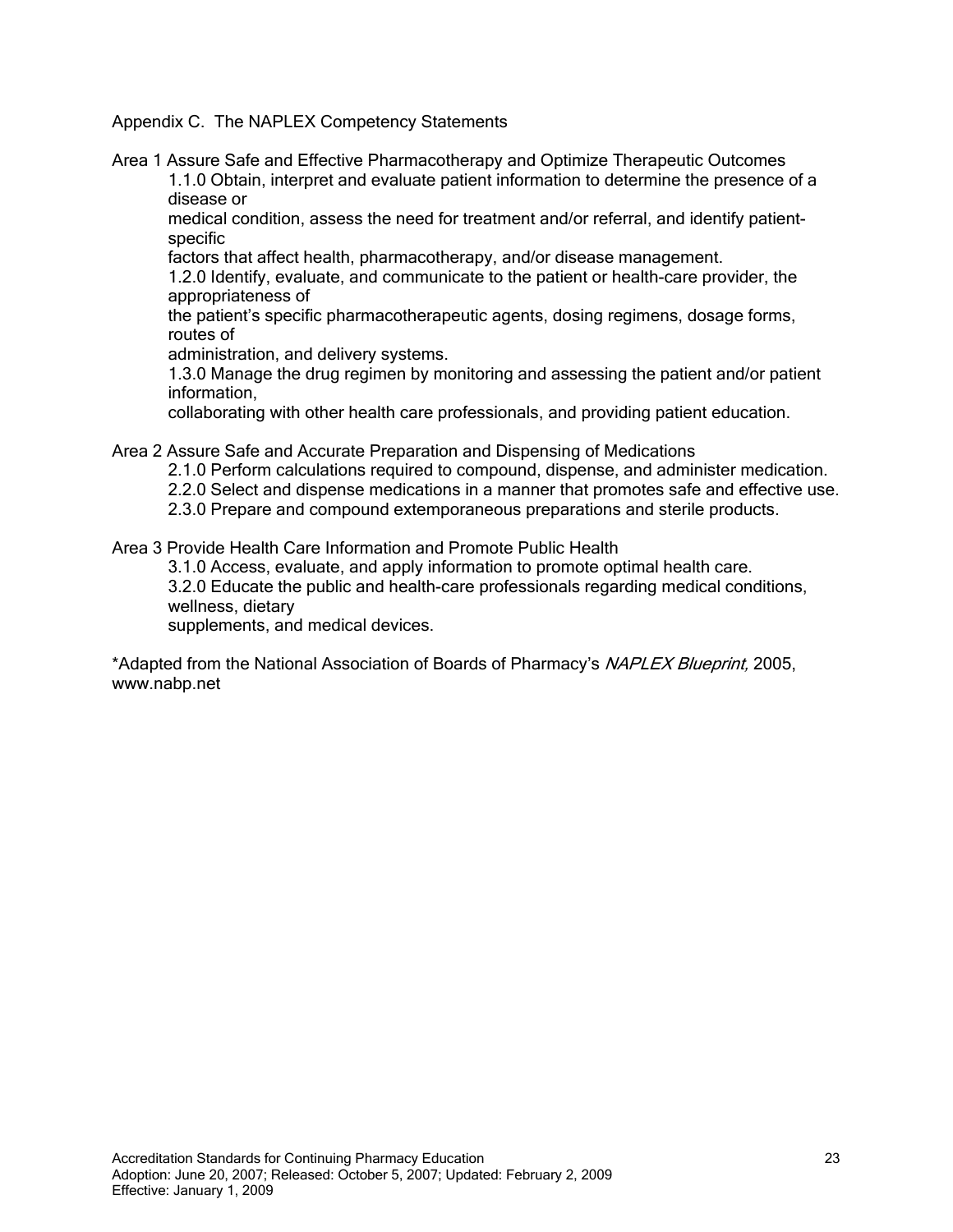# Appendix D. PTCB Exam Content Outline

The pharmacy technician performs activities related to three broad function areas. The specific responsibilities and activities that pharmacy technicians may perform within each function area are:

# I. Assisting the Pharmacist in Serving Patients (66% of exam)

- A. Receive prescription/medication order(s) from patient/patient's representative, prescriber, or other healthcare professional
	- 1. Accept new prescription/medication order from patient/patient's representative, prescriber, or other healthcare professional
	- 2. Accept new prescription/medication order electronically (for example, by telephone, fax, or electronic transmission)
	- 3. Accept refill request from patient/patient's representative
	- 4. Accept refill authorization from prescriber or other healthcare professional electronically (for example, by telephone, fax, or electronic transmission)
	- 5. Contact prescriber/originator for clarification of prescription/medication order refill
	- 6. Perform/accept transfer of prescription/medication order(s)
- B. Assist the pharmacist in accordance with federal rules and regulations in obtaining from the patient/patient's representative such information as diagnosis or desired therapeutic outcome, disease state, medication history (including over-the-counter [OTC] medications and dietary supplements), allergies, adverse reactions, medical history and other relevant patient information, physical disability, and payor information (including both self-pay and third party reimbursement)
- C. Assist the pharmacist in accordance with federal rules and regulations in obtaining from prescriber, other healthcare professionals, and/or the medical record such information as diagnosis or desired therapeutic outcome, disease state, medication history (including [OTC] medications and dietary supplements), allergies, adverse reactions, medical history and other relevant patient information, physical disability, and payor information (including both self-pay and third party reimbursement)
- D. Collect and communicate patient-specific data (for example, blood pressure, glucose, cholesterol levels, therapeutic drug levels, immunizations) to assist the pharmacist in monitoring patient outcomes
- E. Collect and communicate data related to restricted drug distribution programs (for example, thalidomide, isotretinoin, and clozapine)
- F. Collect and communicate data related to investigational drugs
- G. Assess prescription or medication order for completeness (for example, patient's name and address), accuracy, authenticity, legality, and reimbursement eligibility
- H. Update the medical record/patient profile with such information as medication history (including [OTC] medications and dietary supplements), disease states, compliance/adherence patterns, allergies, medication duplication, and/or drug-disease, drug-drug, drug-laboratory, drug-dietary supplement and/or OTC, and drug-food interactions
- I. Assist the patient/patient's representative in choosing the best payment assistance plan if multiple plans are available to patient
- J. Process a prescription/medication order
	- 1. Enter prescription/medication order information onto patient profile
	- 2. Select the appropriate product(s) for dispensing (for example, brand names, generic substitutes, therapeutic substitutes, formulary restrictions)
	- 3. Obtain pharmaceuticals, durable and non-durable medical equipment, devices, and supplies (including hazardous substances, controlled substances, and investigational products) from inventory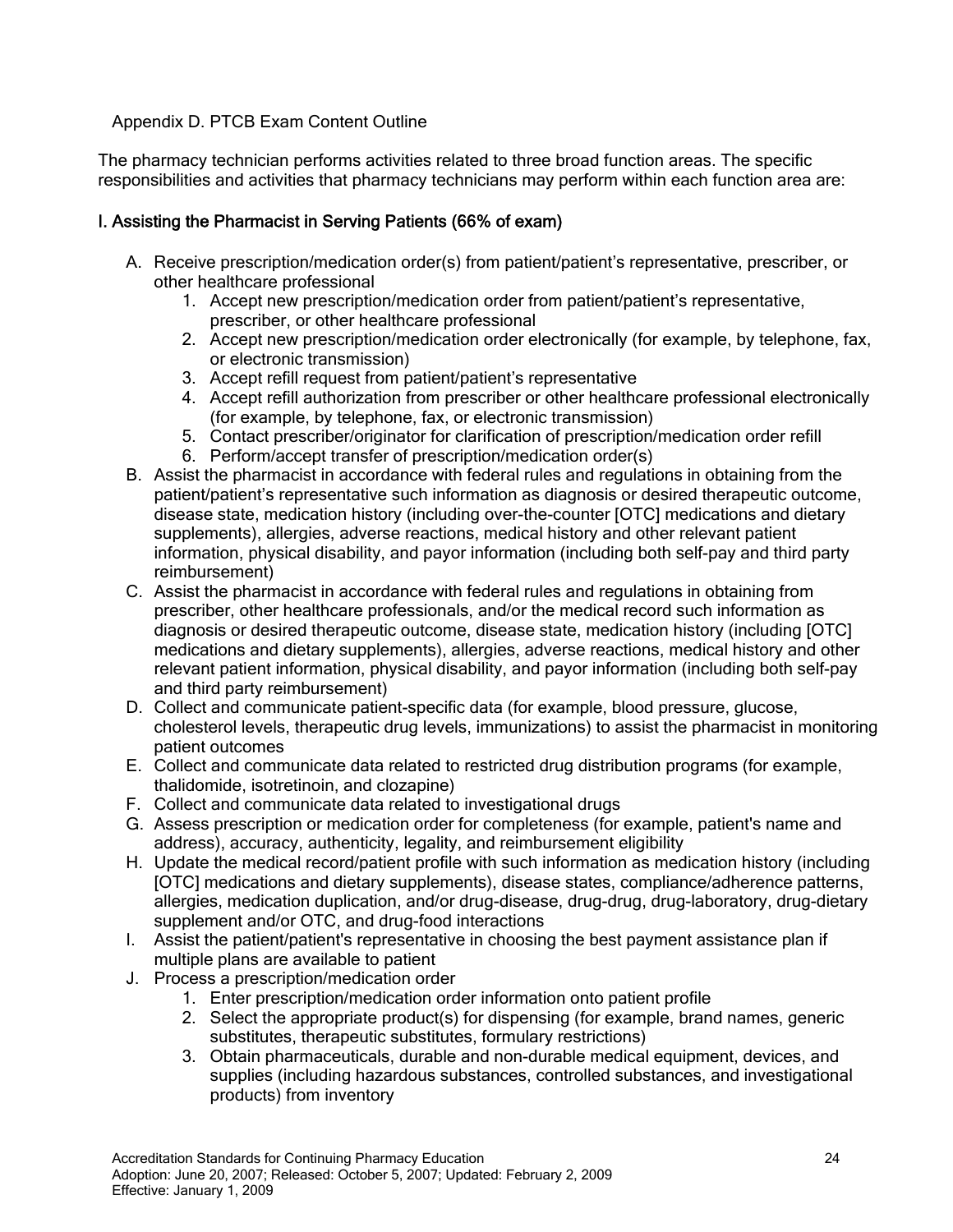- 4. Calculate quantity and days supply of finished dosage forms for dispensing
- 5. Measure or count quantity of finished dosage forms for dispensing
- 6. Process and handle radiopharmaceuticals
- 7. Perform calculations for radiopharmaceuticals
- 8. Process and handle chemotherapeutic medications commercially available in finished dosage forms (for example, Efudex, mercaptopurine)
- 9. Perform calculations for oral chemotherapeutic medications
- 10. Process and handle investigational products
- 11. Package finished dosage forms (for example, blister pack, robotic/automated dispensing vial)
- 12. Affix label(s) and auxiliary label(s) to container(s)
- 13. Assemble patient information materials (for example, drug information sheets, patient package inserts, Health Information Portability and Accountability Act [HIPAA] literature)
- 14. Check for accuracy during processing of the prescription/medication order (for example, National Drug Code [NDA] number, bar code, and data entry)
- 15. Verify the data entry, measurements, preparation, and/or packaging of medications produced by other technicians as allowed by law (for example, tech check tech)
- 16. Prepare prescription or medication order for final check by pharmacist
- 17. Prepare prescription or medication order for final check by pharmacy technician as allowed by law (for example, tech check tech)
- 18. Perform Nuclear Regulatory Commission (NRC) required checks for radiopharmaceuticals
- K. Compound a prescription/medication order:
	- 1. Assemble equipment and/or supplies necessary for compounding the prescription/medication order
	- 2. Calibrate equipment (for example, scale or balance, total parenteral nutrition [TPN] compounder) needed to compound the prescription/medication order
	- 3. Perform calculations required for preparation of compounded IV admixtures
	- 4. Perform calculations for extemporaneous compounds
	- 5. Compound medications (for example, topical preparations, reconstituted antibiotic suspensions) for dispensing according to prescription and/or compounding guidelines
	- 6. Compound medications in anticipation of prescriptions/medication orders (for example, compounding for a specific patient)
	- 7. Prepare sterile products (for example, TPNs, piggybacks, IV solutions, ophthalmic products)
	- 8. Prepare radiopharmaceuticals
	- 9. Prepare chemotherapy
	- 10. Record preparation and/or ingredients of medications (for example, lot number, control number, expiration date, chemotherapy calculations, type of IV solution)
- L. Provide prescription/medication to patient/patient's representative:
	- 1. Store medication prior to distribution
	- 2. Provide medication and supplemental information (for example, package inserts) to patient/patient's representative
	- 3. Package and ship pharmaceuticals, durable and non-durable medical equipment, devices, and supplies (including hazardous substances and investigational products) to patient/patient's representative. Place medication in dispensing system (for example, unit-dose cart, automated systems)
	- 4. Deliver medication to patient-care unit
	- 5. Record distribution of prescription medication
	- 6. Record distribution of controlled substances
	- 7. Record distribution of investigational drugs
	- 8. Record distribution of restricted drugs (for example, isotretinoin, clozapine, thalidomide)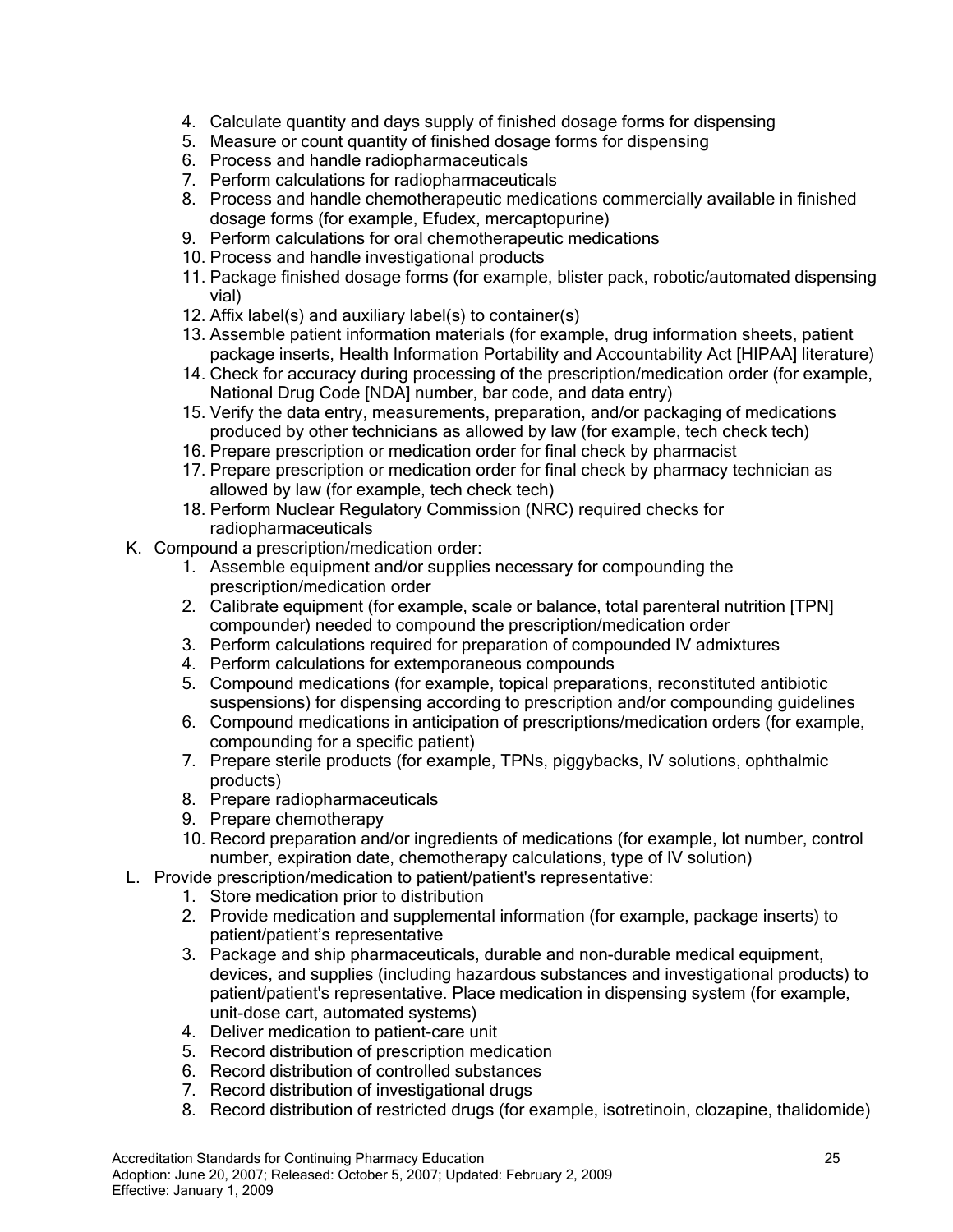- 9. Record distribution of prescription/medication to patient's home
- M. Determine charges and obtain reimbursement for products and services
- N. Communicate with third-party payers to determine or verify coverage
- O. Communicate with third-party payers to obtain prior authorizations
- P. Communicate with third-party payers and patients/patient's representatives to rectify rejected third-party claims
- Q. Identify and resolve problems with rejected claims (for example, incorrect days supply, incorrect ID number)
- R. Provide supplemental information (for example, disease state information, CDs) as requested/required
- S. Direct patient/patient's representative to pharmacist for counseling
- T. Perform drug administration functions under appropriate supervision (for example, perform drug/IV rounds, check pumps, anticipate refill of drugs/IVs)
- U. Process and dispense enteral products

# II. Maintaining Medication and Inventory Control Systems (22% of exam)

- A. Identify pharmaceuticals, durable and non-durable medical equipment, devices, and supplies (including hazardous substances and investigational products) to be ordered
- B. Place routine orders for pharmaceuticals, durable and nondurable medical equipment, devices, and supplies (including hazardous substances and investigational products) in compliance with legal, regulatory, formulary, budgetary, and contractual requirements
- C. Place emergency orders for pharmaceuticals, durable and non-durable medical equipment, devices, and supplies (including hazardous substances and investigational products) in compliance with legal, regulatory, formulary, budgetary, and contractual requirements
- D. Receive pharmaceuticals, durable and non-durable medical equipment, devices, and supplies (including hazardous substances and investigational products) and verify against specifications on original purchase orders
- E. Place pharmaceuticals, durable and non-durable medical equipment, devices, and supplies (including hazardous substances and investigational products) in inventory under proper storage conditions while incorporating error prevention strategies
- F. Perform non–patient-specific preparation, distribution, and maintenance of pharmaceuticals, durable and non-durable medical equipment, devices, and supplies (including hazardous substances and investigational products) while incorporating error prevention strategies (for example, crash carts, clinic and nursing floor stock, automated dispensing systems)
- G. Remove from inventory expired/discontinued/slow moving/overstocked pharmaceuticals, durable and nondurable medical equipment, devices, and supplies (including hazardous substances and investigational products)
- H. Remove from inventory recalled pharmaceuticals, durable and non-durable medical equipment, devices, and supplies (including hazardous substances and investigational products)
- I. Dispose of or destroy pharmaceuticals or supplies (for example, hazardous substances, investigational products, controlled substances, non-dispensable products)
- J. Communicate changes in product availability (for example, formulary changes, recalls, shortages) to pharmacy staff, patient/patient's representative, physicians, and other healthcare professionals
- K. Implement and monitor policies and procedures to deter theft and/or drug diversion
- L. Maintain a record of controlled substances ordered, received, and removed from inventory
- M. Maintain a record of investigational products ordered, received, and removed from inventory
- N. Perform required inventories and maintain associated records
- O. Maintain record-keeping systems for repackaging, non-patient specific compounding, recalls, and returns of pharmaceuticals, durable and non-durable medical equipment, devices, and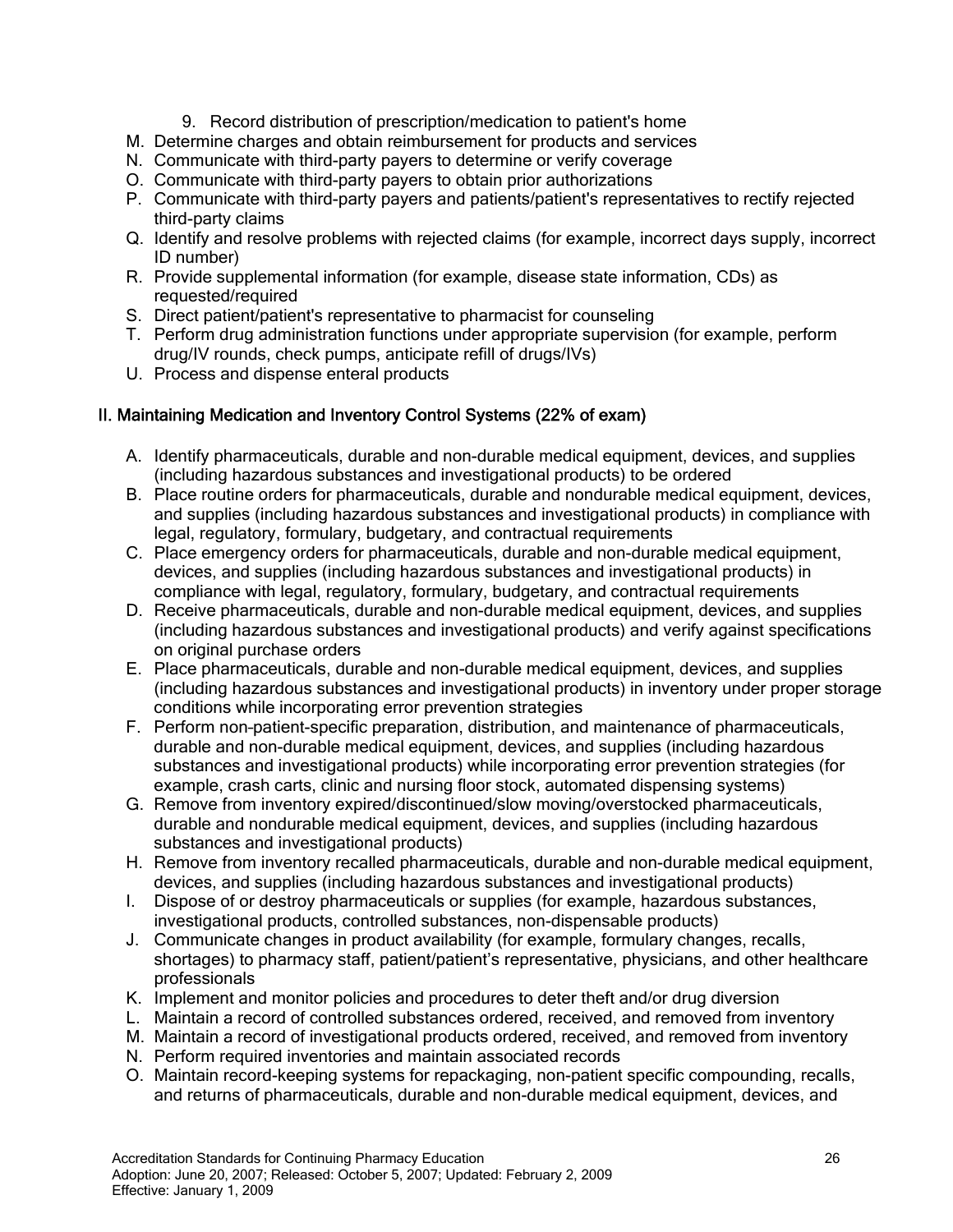supplies (including hazardous substances and investigational products)

- P. Compound non-patient specific medications in anticipation of prescription/medication orders
- Q. Perform quality assurance tests on compounded medications (for example, end product testing and validation)
- R. Repackage finished dosage forms for dispensing (for example, unit dose, blister pack, oral syringes)
- S. Participate in quality assurance programs related to pharmaceuticals, durable and non-durable medical equipment, devices, and supplies (including hazardous substances and investigational products)

# III. Participating in the Administration and Management of Pharmacy Practice (12% of exam)

- A. Coordinate written, electronic, and oral communications throughout the practice setting (for example, route phone calls, faxes, verbal and written refill authorizations; disseminate policy and procedure changes)
- B. Update and maintain patient information (for example, insurance information, demographics, provider information) in accordance with federal regulations and professional standards (for example, Health Insurance Portability and Accountability Act [HIPAA])
- C. Collect productivity information (for example, the number of prescriptions filled, fill times, payments collected, rejected claim status)
- D. Participate in quality assurance activities (for example, medication error prevention, customer satisfaction surveys, and internal audits of processes)
- E. Generate quality assurance reports (for example, compile or summarize data collected for evaluation or action plan development, root cause analysis)
- F. Implement and monitor the practice setting for compliance with federal regulations and professional standards (for example, Materials Safety Data Sheet [MSDS], Occupational Safety Health Administration [OSHA], Joint Commission on Accreditation of Healthcare Organizations [JCAHO], United States Pharmacopeia [USP])
- G. Implement and monitor policies and procedures for infection control
- H. Implement and monitor policies and procedures for the handling, disposal, and destruction of pharmaceuticals and supplies (for example, hazardous substances, investigational products, controlled substances, non-dispensable products, radiopharmaceuticals)
- I. Perform and record routine sanitation, maintenance, and calibration of equipment (for example, automated dispensing equipment, balances, TPN compounders, and refrigerator/freezer temperatures)
- J. Update, maintain, and use manual or electronic information systems (for example, patient profiles, prescription records, inventory logs, reference materials) in order to perform job related activities
- K. Use and maintain automated and point-of-care dispensing technology
- L. Perform billing and accounting functions for products and services (for example, self-pay, thirdparty adjudication, pharmaceutical discount cards, medication reimbursement)
- M. Communicate with third-party payors to determine or verify coverage for products and services
- N. Coordinate and/or participate in staff training and continuing education
- O. Perform and/or contribute to employee evaluations and competency assessments
- P. Participate in the establishment, implementation, and monitoring of the practice setting's policies and procedures

\*Adapted from the Pharmacy Technician Certification Board's Content Outline, 2006; www.ptcb.org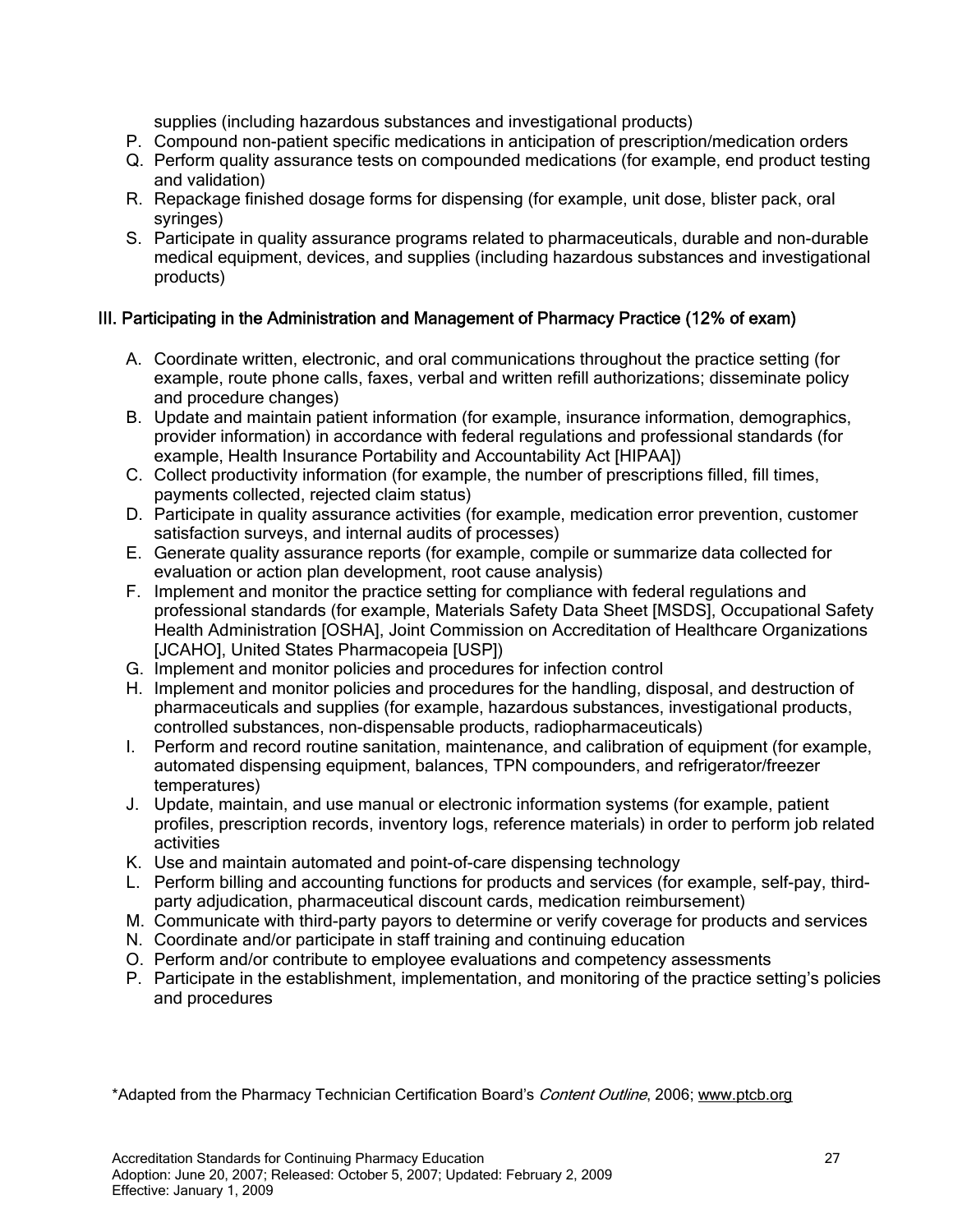## Appendix II. Standards for Commercial Support adapted from Accreditation Council for Continuing Medical Education, 2004

All continuing pharmacy education (CPE) programs should provide for an in-depth presentation with fair and full disclosure and equitable balance. Appropriate topics and learning activities shall be distinguished from topics and learning activities which are promotional or appear to be intended for the purpose of endorsing either a specific commercial drug or other commercial product (as contrasted with the generic product/drug entity and its contents or the general therapeutic area it addresses), or a specific commercial service (as contrasted with the general service area and/or the aspects or problems of professional practice it addresses).

## Guideline 1: Independence

- a. A CPE provider must ensure that the following decisions were made free of the control of a commercial interest. A 'commercial interest' is any entity producing, marketing, re-selling, or distributing health care goods or services consumed by, or used on, patients. Providers of clinical service directly to patients are not 'commercial interests.'
	- 1) Identification of CPE needs;
	- 2) Determination of educational objectives;
	- 3) Selection and presentation of content;
	- 4) Selection of all persons and organizations that will be in a position to control the content of the CPE;
	- 5) Selection of educational methods;
	- 6) Evaluation of the activity.
- b. A commercial interest cannot take the role of non-accredited partner in a cosponsorship relationship.

#### Guideline 2: Resolution of Personal Conflicts of Interest

- a. The provider must be able to show that everyone who is in a position to control the content of an education activity has disclosed to the provider all relevant financial relationships with any commercial interest. The ACPE defines "relevant financial relationships" as financial relationships in any amount occurring within the past 12 months that create a conflict of interest.
- b. An individual who refuses to disclose relevant financial relationships will be disqualified from being a planning committee member, a teacher, or an author of CPE, and cannot have control of, or responsibility for, the development, management, presentation or evaluation of the CPE activity.
- c. The provider must have implemented a mechanism to identify and resolve all conflicts of interest prior to the education activity being delivered to learners.

#### Guideline 3: Appropriate Use of Commercial Support

a. The provider must make all decisions regarding the disposition and disbursement of commercial support.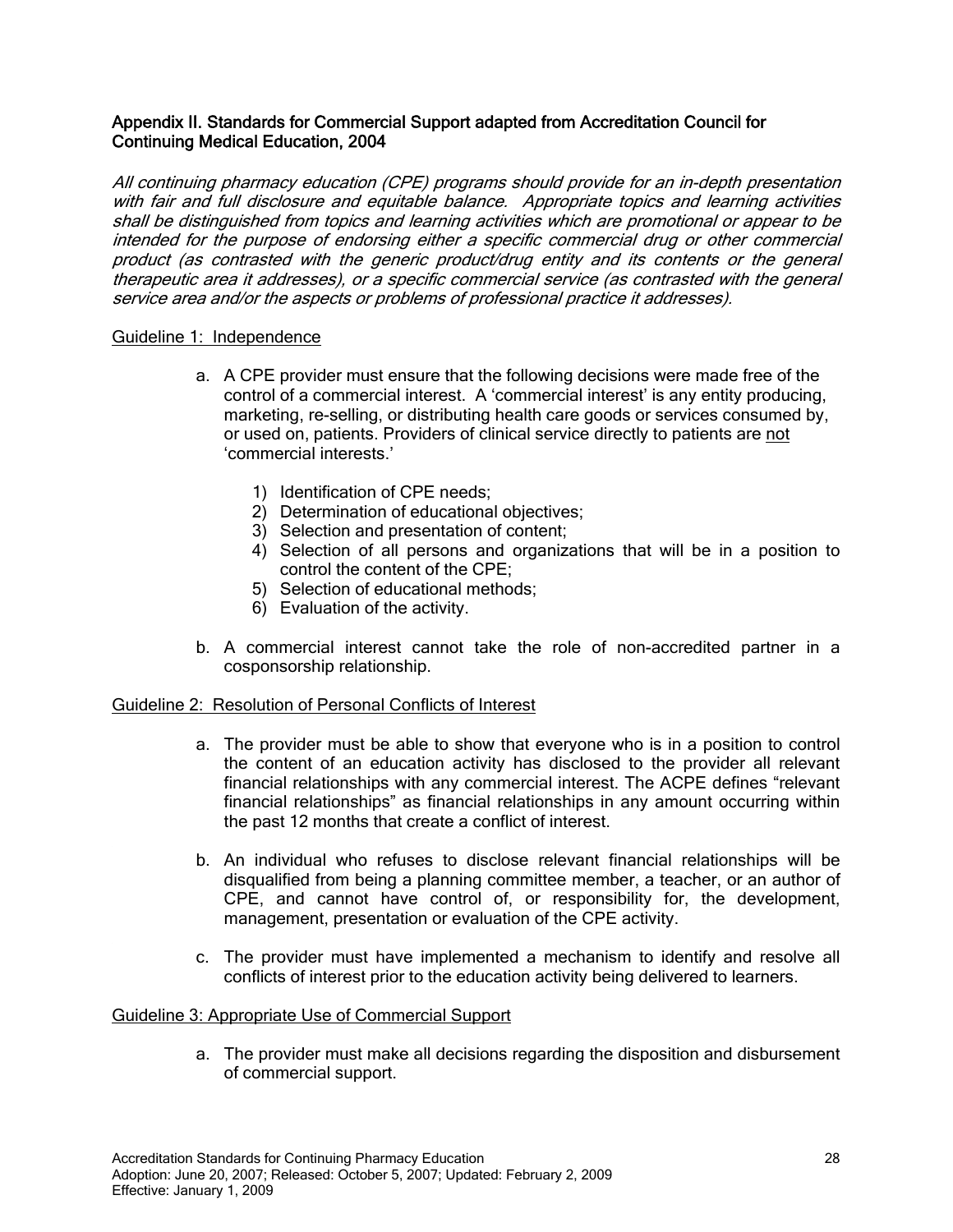- b. A provider cannot be required by a commercial interest to accept advice or services concerning teachers, authors, or participants or other education matters, including content, from a commercial interest as conditions of contributing funds or services.
- c. All commercial support associated with a CPE activity must be given with the full knowledge and approval of the provider.

## Written agreement documenting terms of support

- d. The terms, conditions, and purposes of the commercial support must be documented in a written agreement between the commercial supporter that includes the provider and its educational partner(s). The agreement must include the provider, even if the support is given directly to the provider's educational partner or cosponsor.
- e. The written agreement must specify the commercial interest that is the source of commercial support.
- f. Both the commercial supporter and the provider must sign the written agreement between the commercial supporter and the provider.

#### Expenditures for an individual providing CPE

- g. The provider must have written policies and procedures governing honoraria and reimbursement of out-of-pocket expenses for planners, teachers and authors.
- h. The provider, the cosponsor, or designated educational partner must pay directly any teacher or author honoraria or reimbursement of out-of–pocket expenses in compliance with the provider's written policies and procedures.
- i. No other payment shall be given to the director of the activity, planning committee members, teachers or authors, cosponsor, or any others involved with the supported activity.
- j. If teachers or authors are listed on the agenda as facilitating or conducting a presentation or session, but participate in the remainder of an educational event as a learner, their expenses can be reimbursed and honoraria can be paid for their teacher or author role only.

#### Expenditures for learners

- k. Social events or meals at CPE activities cannot compete with or take precedence over the educational events.
- l. The provider may not use commercial support to pay for travel, lodging, honoraria, or personal expenses for non-teacher or non-author participants of a CPE activity. The provider may use commercial support to pay for travel, lodging, honoraria, or personal expenses for bona fide employees and volunteers of the provider, cosponsor or educational partner.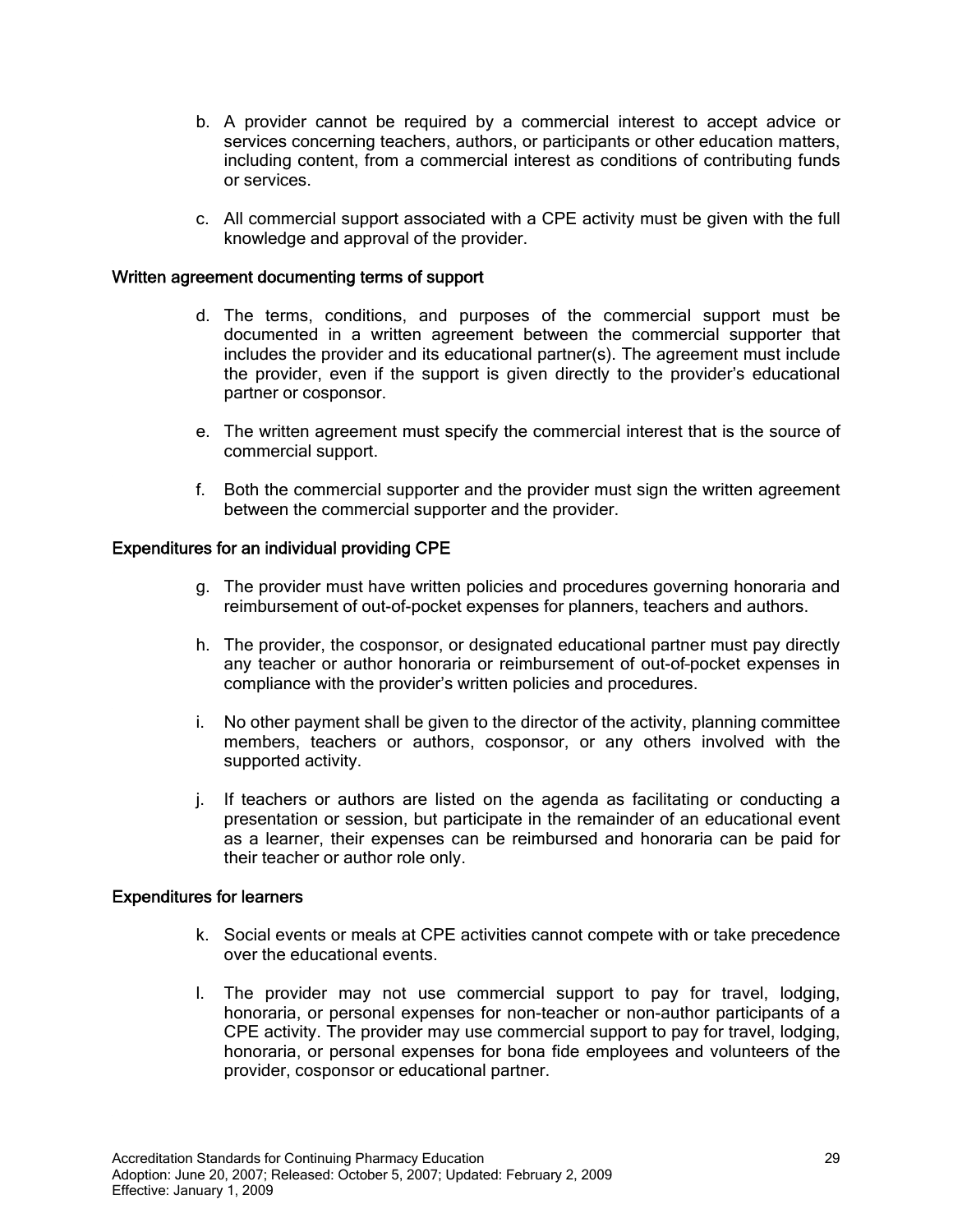# **Accountability**

m. The provider must be able to produce accurate documentation detailing the receipt and expenditure of the commercial support.

## Guideline 4: Appropriate Management of Associated Commercial Promotion

- a. Arrangements for commercial exhibits or advertisements cannot influence planning or interfere with the presentation, nor can they be a condition of the provision of commercial support for CPE activities.
- b. Product-promotion material or product-specific advertisement of any type is prohibited in or during CPE activities. The juxtaposition of editorial and advertising material on the same products or subjects must be avoided. Live (staffed exhibits, presentations) or enduring (printed or electronic advertisements) promotional activities must be kept separate from CPE.
	- For print, advertisements and promotional materials will not be interleafed within the pages of the CPE content. Advertisements and promotional materials may face the first or last pages of printed CPE content as long as these materials are not related to the CPE content they face and are not paid for by the commercial supporters of the CPE activity
	- For computer based, advertisements and promotional materials will not be visible on the screen at the same time as the CPE content and not interleafed between computer 'windows' or screens of the CPE content
	- For audio and video recording, advertisements and promotional materials will not be included within the CPE. There will be no 'commercial breaks.'
	- For live, face-to-face CPE, advertisements and promotional materials cannot be displayed or distributed in the educational space immediately before, during, or after a CPE activity. Providers cannot allow representatives of Commercial Interests to engage in sales or promotional activities while in the space or place of the CPE activity.
- c. Educational materials that are part of a CPE activity, such as slides, abstracts and handouts, cannot contain any advertising, trade name or a product-group message.
- d. Print or electronic information distributed about the non-CPE elements of a CPE activity that are not directly related to the transfer of education to the learner, such as schedules and content descriptions, may include product promotion material or product-specific advertisement.
- e. A provider cannot use a commercial interest as the agent providing a CPE activity to learners, e.g., distribution of self-study CPE activities or arranging for electronic access to CPE activities.

#### Guideline 5: Content and Format without Commercial Bias

a. The content or format of a CPE activity or its related materials must promote improvements or quality in healthcare and not a specific proprietary business interest of a commercial interest.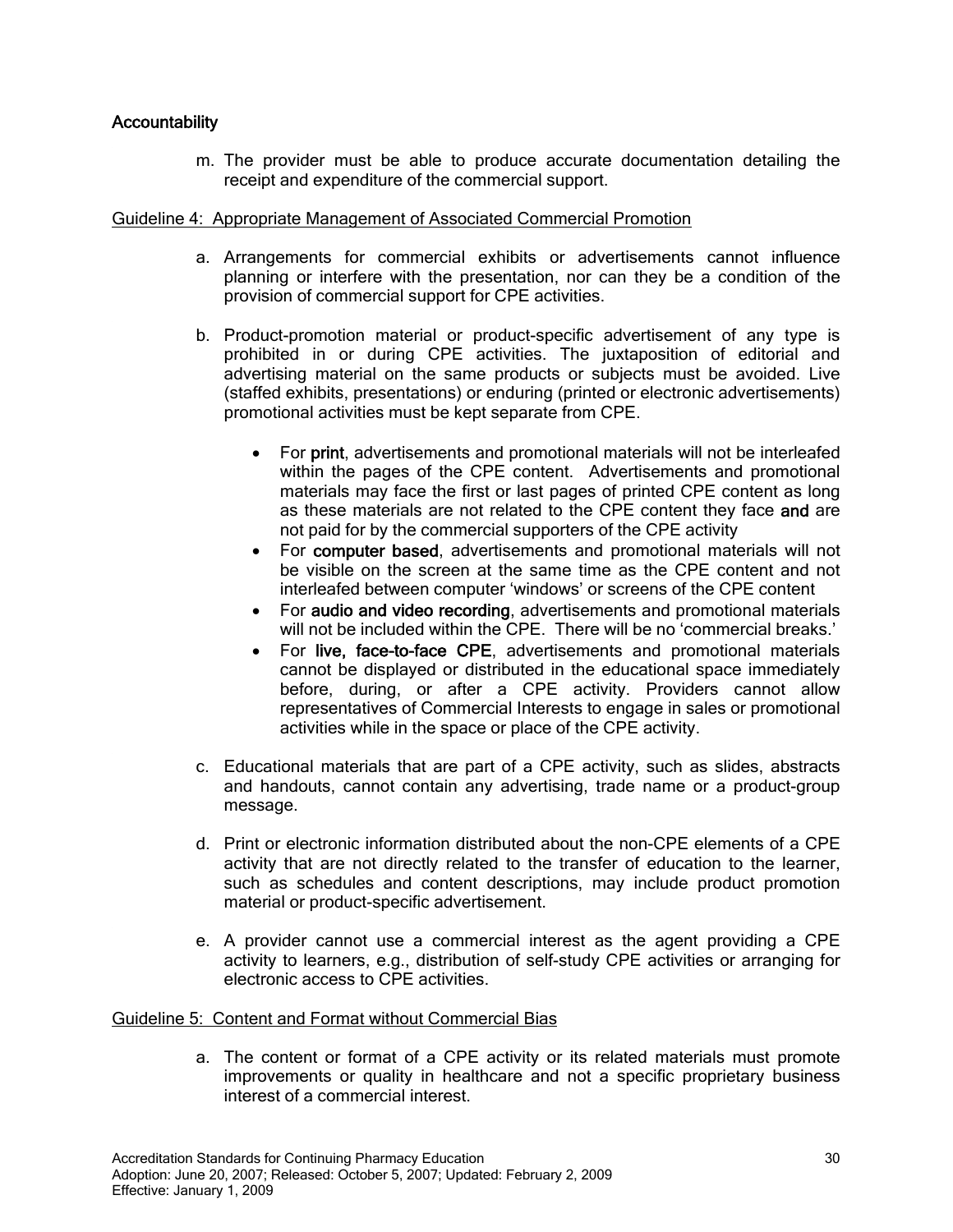b. Presentations must give a balanced view of therapeutic options. Use of generic names will contribute to this impartiality. If the CPE educational material or content includes trade names, where available trade names from several companies should be used, not just trade names from a single company.

## Guideline 6: Disclosures Relevant to Potential Commercial Bias

## Relevant financial relationships of those with control over CPE content

- a. An individual must disclose to learners any relevant financial relationship(s), to include the following information:
	- The name of the individual;
	- The name of the commercial interest(s);
	- The nature of the relationship the person has with each commercial interest.
- b. For an individual with no relevant financial relationship(s) the learners must be informed that no relevant financial relationship(s) exist.

## Commercial support for the CPE activity

- c. The source of all support from commercial interests must be disclosed to learners. When commercial support is 'in-kind' the nature of the support must be disclosed to learners.
- d. 'Disclosure' must never include the use of a trade name or a product-group message.

## Timing of disclosure

e. A provider must disclose the above information to learners prior to the beginning of the educational activity.

NOTE: The Standards for Commercial Support and accompanying guidelines were adopted by ACPE (October 2006) with permission from the Accreditation Council for Continuing Medical Education. The updated definition of a commercial interest was approved by the ACPE Board of Directors in January 2008.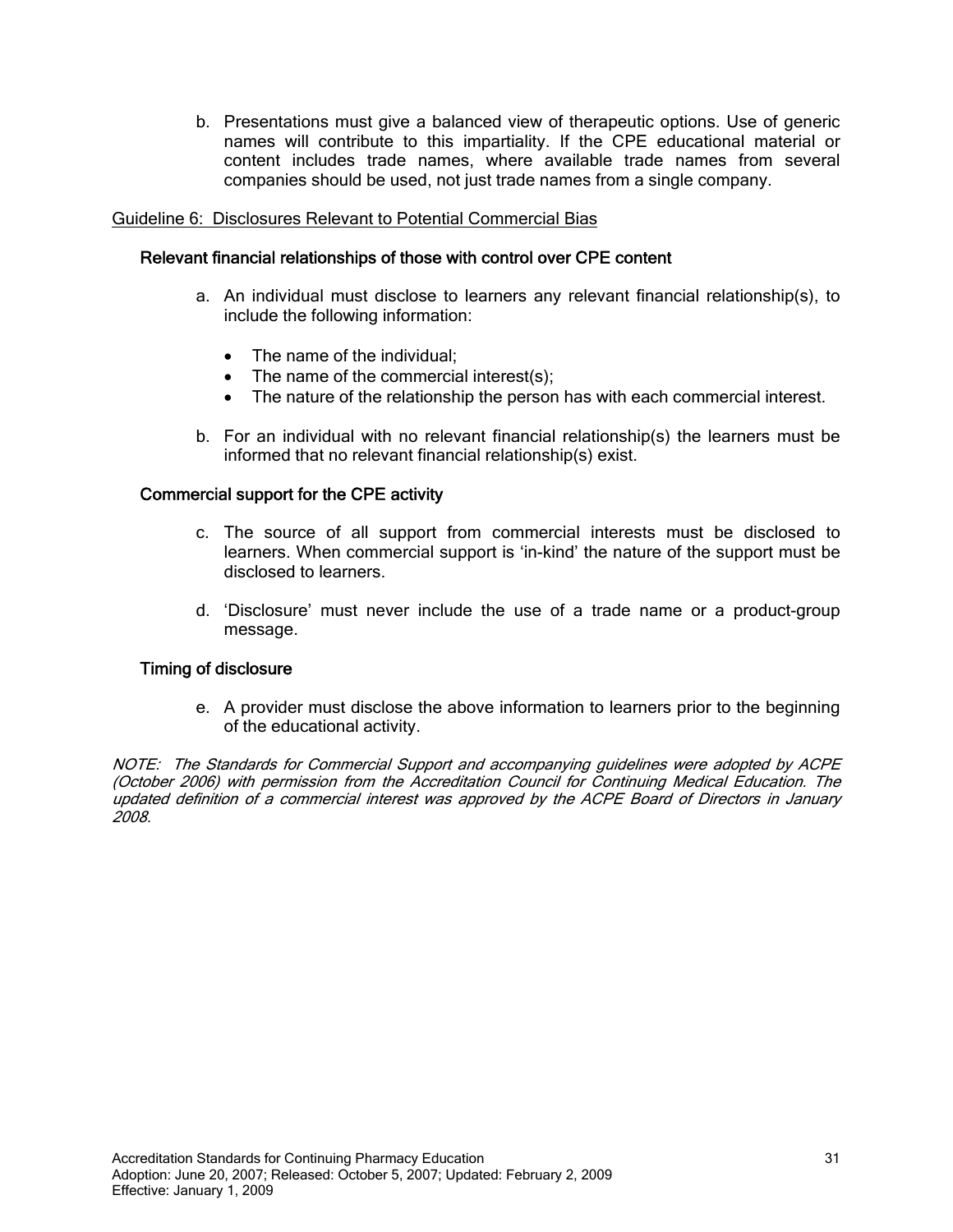

## **Accreditation**

A voluntary process in which an institution, organization or agency submits to an in-depth analysis to determine its capacity to provide quality continuing pharmacy education in accord with standards.

## Acquired Immune Deficiency Syndrome (AIDS) Therapy Related

CPE activities which address therapeutic, legal, social, ethical, or psychological issues related to the understanding and treatment of patients with AIDS.

## Active learning

A process whereby pharmacists and/or pharmacy technicians are actively engaged in the learning process, rather than "passively" absorbing lectures. Active learning involves reading, writing, discussion, and engagement in solving problems, analysis, synthesis, and evaluation. Faculty usually takes a more guiding role.

#### **Activity**

An educational event which is based upon identified needs, has a purpose or objectives, and is evaluated to assure the needs are met. An activity is designed to support the continuing professional development of pharmacists and/or pharmacy technicians to maintain and enhance their competence. Each CPE activity should promote problem-solving and critical thinking while being applicable to the practice of pharmacy as defined by the current *Definition of Continuing* Pharmacy Education (Appendix I). The CPE activities should be designed according to the appropriate roles and responsibilities of the pharmacists and/or pharmacy technician.

Accredited Provider - An institution, organization or agency that has been recognized by the Accreditation Council for Pharmacy Education, in accord with its policy and procedures, as having demonstrated compliance with the standards which are indicative of the Provider's capability to develop and deliver quality continuing pharmacy education.

#### **Assessment**

The Latin root *'assidere'* means to sit beside. In an educational context it is the process of observing learning, such as describing, collecting, recording, scoring, and interpreting information about a pharmacist's and technician's learning. Assessments are used to determine achievement of objectives.

#### Case study or scenario

A description of a situation that requires problem-solving and/or investigation by the learner, e.g. application of learned material to provide a solution to the problem.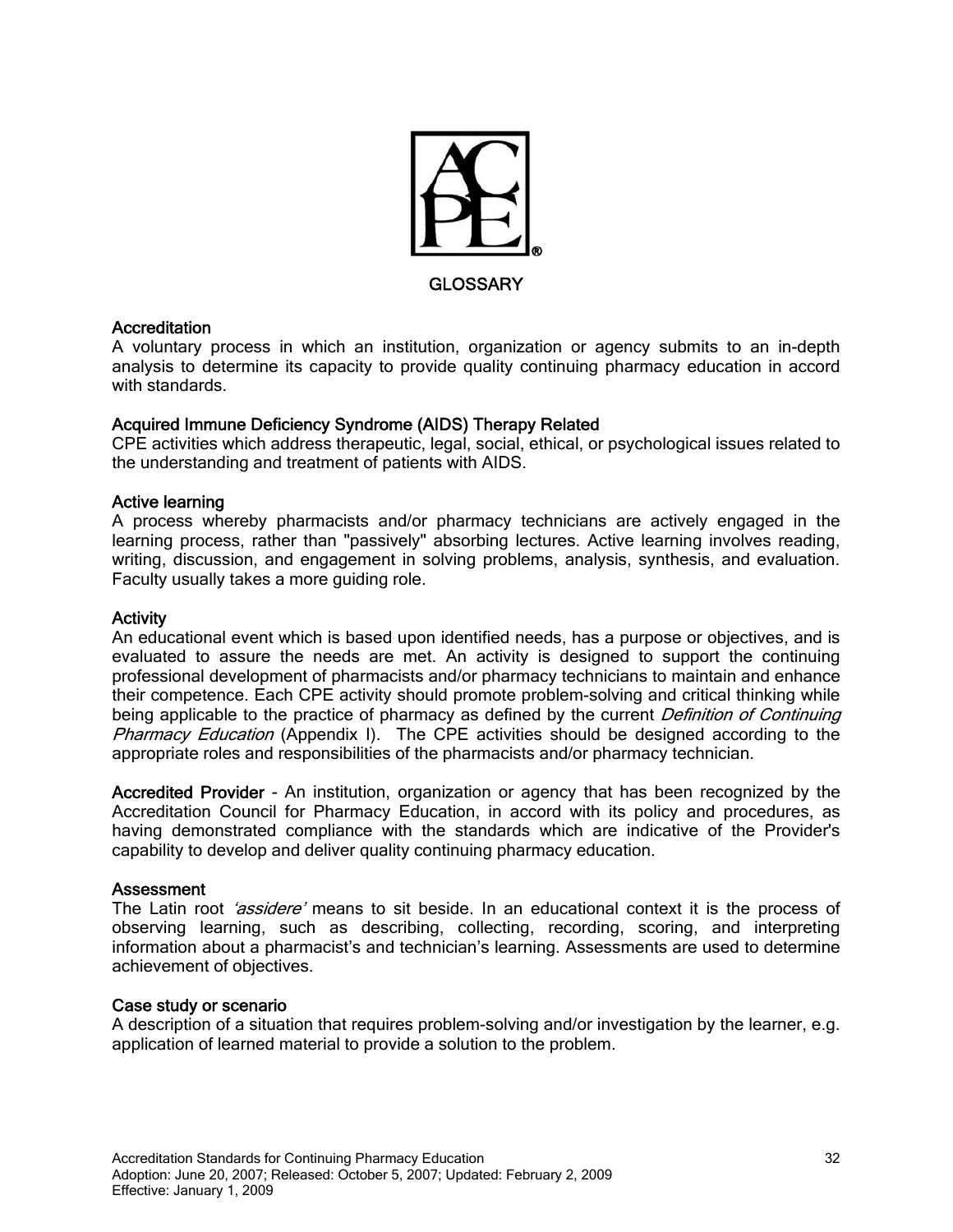## Combined Programs

An activity that consists of both live and enduring (home study) components where every learner is required to participate in both components.

#### Commercial Bias

A personal judgment in favor of a specific proprietary business interest of a commercial interest.

#### Commercial Interest

A 'commercial interest' is any entity producing, marketing, re-selling, or distributing health care goods or services consumed by, or used on, patients. Providers of clinical service directly to patients are not 'commercial interests.'

#### Commercial Support

Financial, or in-kind, contributions given by a commercial interest, which is used to pay all or part of the costs of a CPE activity.

#### Conflict of Interest

When an individual's interests are aligned with those of a commercial interest the interests of the individual are in 'conflict' with the interests of the public. ACPE considers financial relationships to create actual conflicts of interest in CPE when individuals have both a financial relationship with a commercial interest and the opportunity to affect the content of CPE about the products or services of that commercial interest.

#### Contact Hour

A unit of measure of educational credit which is equivalent to approximately 60 minutes of participation in an organized learning experience.

#### Continuing Education Unit (CEU)

An educational credit unit of measure where 0.1 CEU is equivalent to one contact hour.

#### Continuing Pharmacy Education (CPE)

Continuing education for the profession of pharmacy is a structured educational activity designed or intended to support the continuing development of pharmacists and/or pharmacy technicians to maintain and enhance their competence. Continuing pharmacy education (CPE) should promote problem-solving and critical thinking and be applicable to the practice of pharmacy.

#### Continuing Professional Development

The lifelong process of active participation in learning activities that assists in developing and maintaining continuing competence, enhancing their professional practice, and supporting achievement of their career goals.

#### Cosponsorship

An accredited provider works with another organization for the purpose of developing a continuing pharmacy education activity.

#### Curricular-based

CPE activities that are designed to be building blocks of knowledge, skills and attitudes for a specific disease state, task, etc.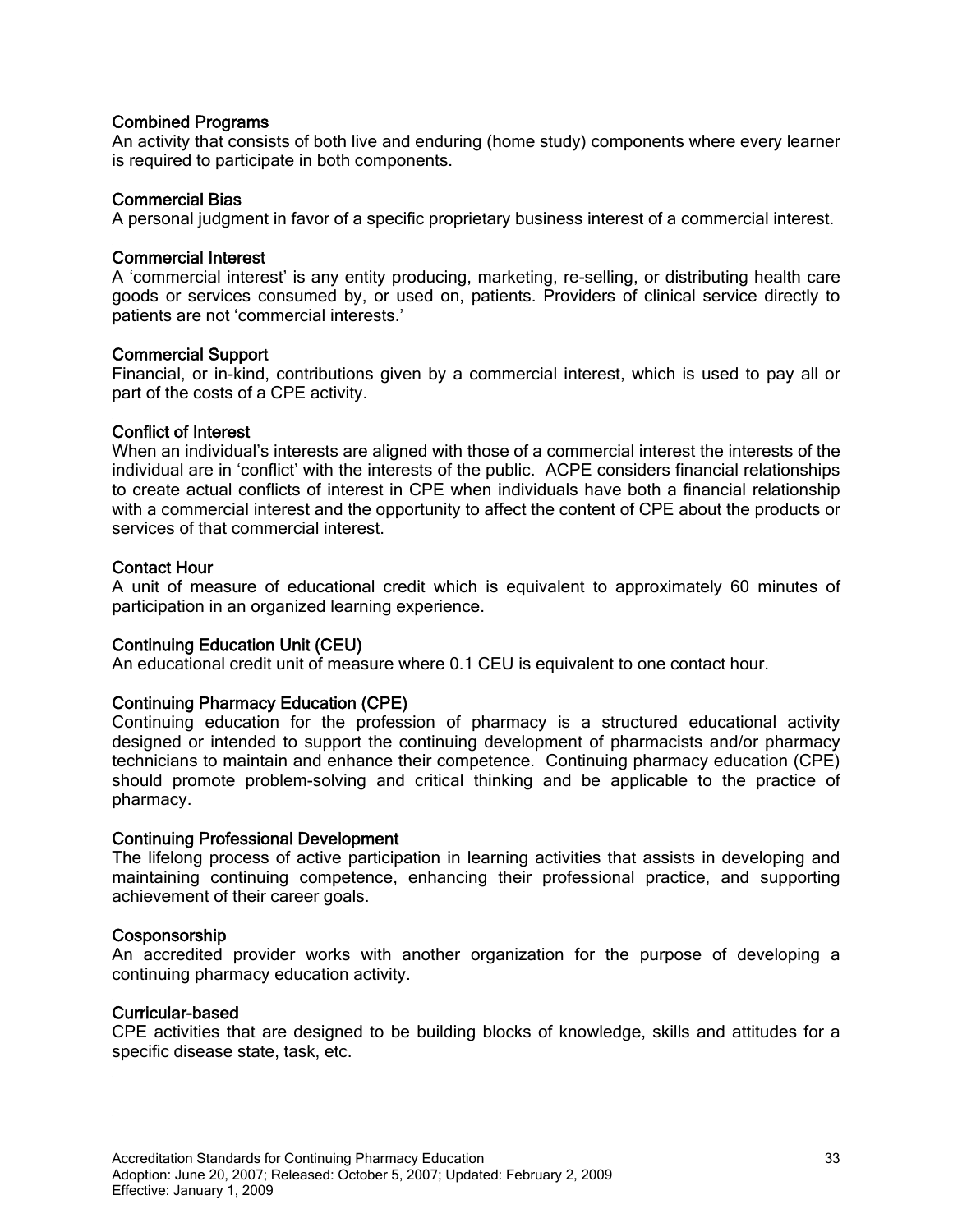## Disease State Management/Drug therapy

Covers CPE activities that address disease states, drugs and/or drug therapy related to disease states.

## Enduring Materials (Home Study)

Enduring materials are home study activities that are printed, recorded or computer assisted instructional materials that do not provide for direct interaction between faculty and participants.

## Evidence-based medicine

The conscientious, explicit and judicious use of current best evidence in making decisions about the care of individual patients. (Centre for Evidence-Based Medicine)

## **Faculty**

A person(s) who guides and delivers or writes the content of a CPE activity.

#### Financial Relationships

Financial relationships are those relationships in which the individual benefits by receiving a salary, royalty, intellectual property rights, consulting fee, honoraria, ownership interest (e.g. stocks, stock options or other ownership interest, excluding diversified mutual funds), or other financial benefit. Financial benefits are usually associated with roles such as employment, management position, independent contractor (including contracted research), consulting, speaking and teaching, membership on advisory committees or review panels, board membership, and other activities from which remuneration is received, or expected.

#### Formative Evaluation

An evaluation process in which outcomes data and analysis are used to modify (form or reform) an activity with an eye to improving it before the activity is completed or repeated.

#### Goal

A concise written statement of what the provider intends to achieve for pharmacy and/or pharmacy technician education at a certain point in the future. The CPE goal should address how a provider will assist pharmacists and/or pharmacy technicians to maintain and enhance their professional competencies to practice in various settings.

#### Law

CPE activities which address federal, state, or local laws and/or regulations affecting the practice of pharmacy.

#### Live Programs

CPE activities that provide for direct interaction between faculty and participants and may include lectures, symposia, live teleconferences, workshops, etc.

#### Mission

A statement that is consistent with the program goals and specifically indicate the provider's short-term intent in conducting CPE activities including the intended audience and scope of activities.

#### Needs assessment

Identification of educational needs of the pharmacists and/or pharmacy technician that serve as the basis for planning CPE activities.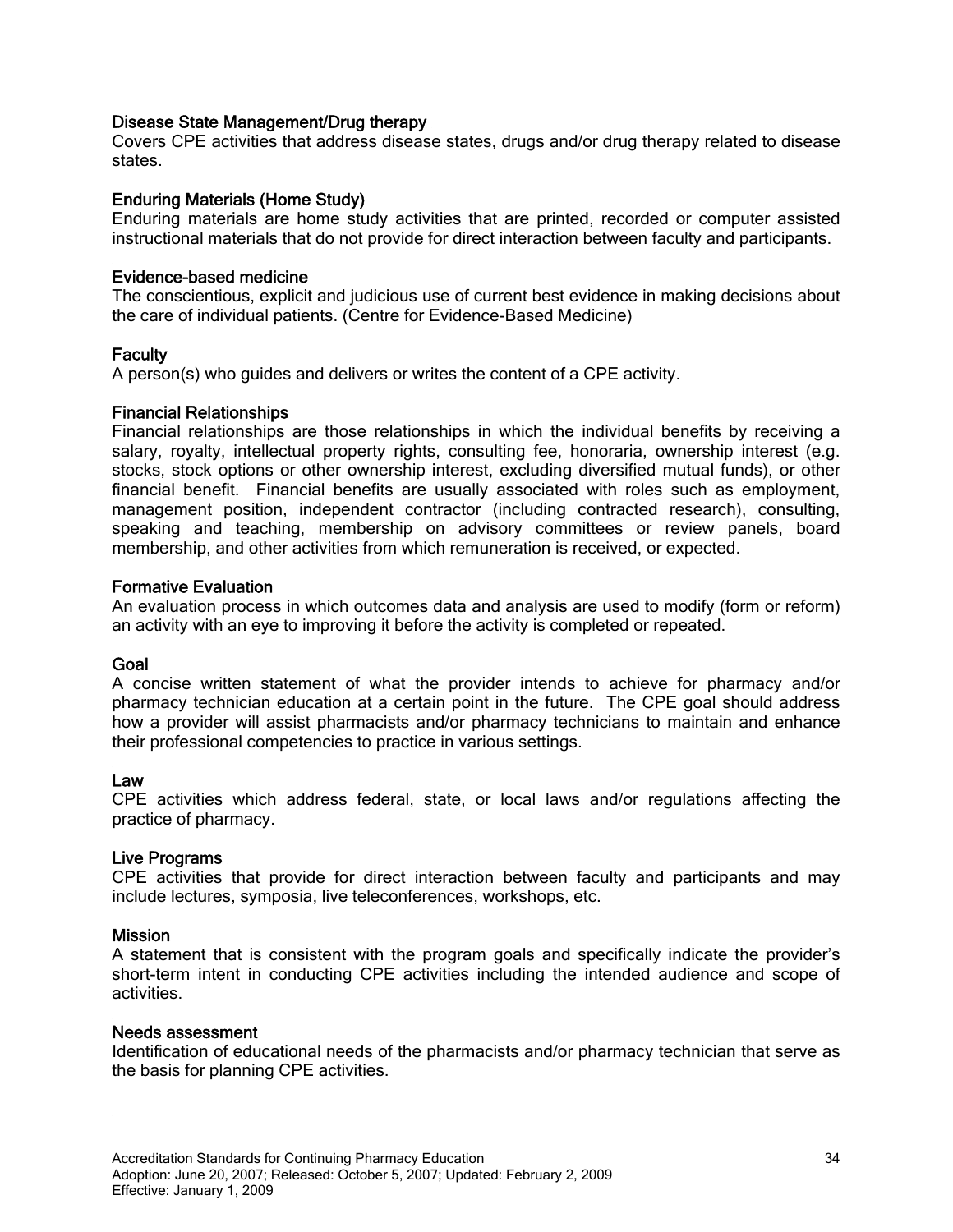## Non-commercialism

Continuing pharmacy education activities that provide an in-depth presentation with fair, full disclosure as well as objectivity and balanced. Appropriate topics and learning activities shall be distinguished from those topics and learning activities that are promotional or appear to be intended for the purpose of endorsing either a specific commercial drug or other commercial product (as contrasted with the generic product/drug entity and its contents or the general therapeutic area that it addresses), or a specific commercial service (as contrasted with the general service area and/or the aspects or problems of professional practice that it addresses).

## **Objectives**

Statements that describe what the pharmacists and/or pharmacy technician can expect to know or do after completion of the CPE activity. Objectives are preferably written in behavioral terminology and should suggest outcome measures for a program's success or effectiveness.

#### **Outcome**

The end result of a learning activity measured by evaluation or change in practice.

## Patient Safety

The prevention of healthcare errors, and the elimination or mitigation of patient injury caused by healthcare errors (An unintended healthcare outcome caused by a defect in the delivery of care to a patient.) Healthcare errors may be errors of commission (doing the wrong thing), omission (not doing the right thing), or execution (doing the right thing incorrectly). Errors may be made by any member of the healthcare team in any healthcare setting. (definitions approved by the National Patient Safety Foundation® Board July 2003)

## Pharmacy Technician

An individual working in a pharmacy who, under the supervision of a licensed pharmacist, assists in pharmacy activities that do not require the professional judgment of a pharmacist. (http://www.acpe-accredit.org/pdf/whitePaper.pdf)

## Program

The overall CPE activities of an accredited provider.

## Relevant Financial Relationships

ACPE focuses on financial relationships with commercial interest in the 12 month period preceding the time that the individual is being asked to assume a role controlling content of the CPE activity.

#### Self Assessment or Self Study

A comprehensive review and assessment process of the provider's CPE program to document accomplishments, assess areas for improvement and outline a plan for making those improvements.

#### Summative Evaluation

An evaluation process in which outcomes data and analysis are used to show the degree to which goals are attained at the conclusion of an activity.

#### **Target Audience**

Group of individuals for which an educational activity has been designed (e.g. pharmacists, technicians, or both).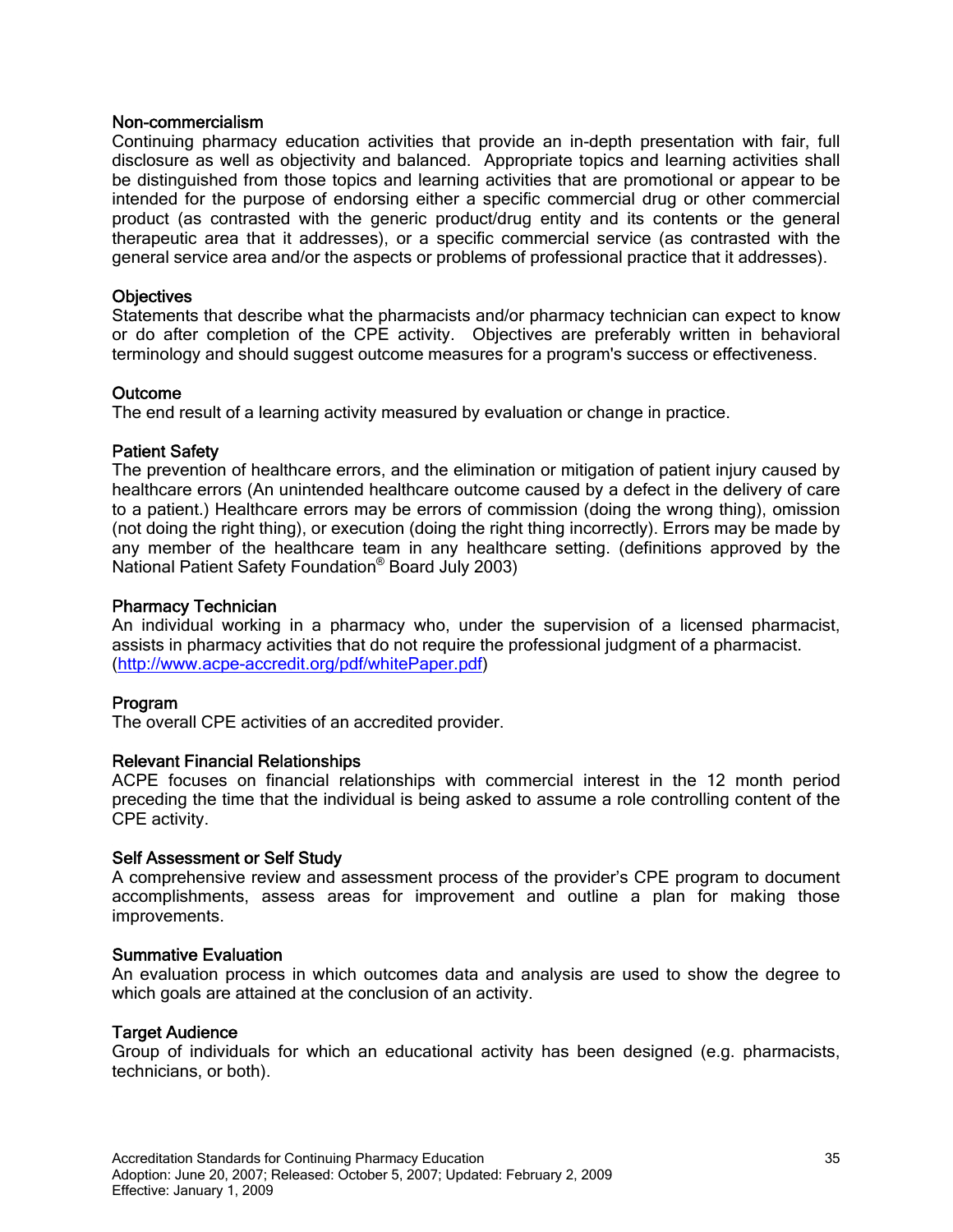# Universal Program Number (UPN)

A Universal Program Number is an identification number that is assigned to each CPE activity developed and sponsored, or cosponsored, by an ACPE-accredited provider. This number is developed by appending to the ACPE provider identification number (e.g. 197), the cosponsor designation number (000 for no cosponsor, 999 for all cosponsors), the year of CPE activity development (e.g., 09), the sequential number of the CPE activity from among the new CPE activities developed during that year (e.g., 001), and the topic and format designators (see below).

## Cosponsor Designators:

- 000 no cosponsoring organization<br>999 cosponsoring organization
- cosponsoring organization

# Format Designators:

- L Live activities
- H Home study and other enduring activities
- C Activities that contain both live and home study and enduring components

## Topic Designators – activities are related to:

- 01 Disease State Management/Drug therapy
- 02 AIDS therapy
- 03 Law (related to pharmacy practice)
- 04 General Pharmacy<br>05 Patient Safety
- Patient Safety

# Target audience designator

- P Pharmacist
- T Pharmacy Technician

If a CPE activity's target audience is exclusively for *pharmacists* the designation "P" will be used as follows:

- 01-P Disease State Management/Drug therapy
- 02-P AIDS therapy
- 03-P Law (related to pharmacy practice)
- 04-P General Pharmacy
- 05-P Patient Safety: The prevention of healthcare errors, and the elimination or mitigation of patient injury caused by healthcare errors (An unintended healthcare outcome caused by a defect in the delivery of care to a patient.) Healthcare errors may be errors of commission (doing the wrong thing), omission (not doing the right thing), or execution (doing the right thing incorrectly). Errors may be made by any member of the healthcare team in any healthcare setting. (definitions approved by the National Patient Safety Foundation® Board July 2003)

If a CPE activity's target audience is exclusively for *pharmacy technicians* the designation "T" will be used as follows:

- 01-T Disease State Management/Drug therapy
- 02-T AIDS therapy
- 03-T Law (related to pharmacy practice)
- 04-T General Pharmacy
- 05-T Patient Safety: The prevention of healthcare errors, and the elimination or mitigation of patient injury caused by healthcare errors (An unintended healthcare